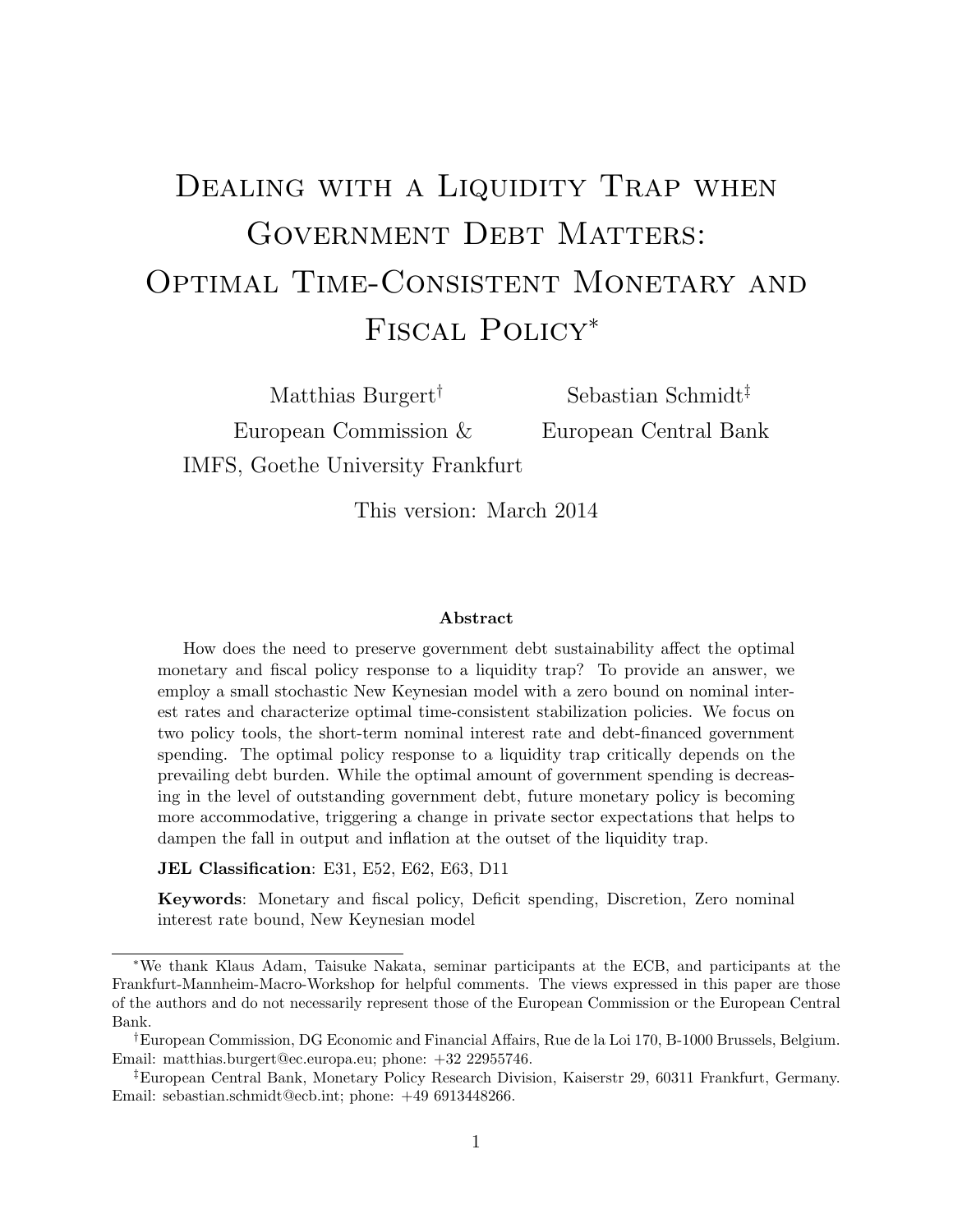### **1 Introduction**

New Keynesian characterizations of optimal time-consistent monetary and fiscal policies in a liquidity trap typically omit government debt from the analysis, assuming that government purchases are financed by lump-sum taxes (e.g. Werning, 2011; Schmidt, 2013; Nakata,  $2013$ ).<sup>1</sup> At the same time, the protracted increase in government debt-to-GDP ratios in the course of the recent global financial crisis in major industrialized countries raises important questions about the appropriate stance of monetary and fiscal policy. Should policymakers adhere to fiscal stimulus in the face of a zero lower bound event if the level of government debt is already above its long-run target? How does the need to ensure debt sustainability act upon the effectiveness of monetary policy? In terms of model-based characterizations of optimal policies at the zero lower bound, is the conventional omission of government debt innocuous or do our normative prescriptions change when we account for the fact that lumpsum taxes in general do not adjust one-to-one with other fiscal variables?

We address these questions in a stylized stochastic New Keynesian model with a zero bound on nominal interest rates that accounts for government debt in the form of nonstate-contingent, one-period, nominal government bonds as a means of financing government spending. Economic uncertainty arises from the presence of a demand shock. The benevolent government controls the short-term nominal interest rate and the level of government spending, and decides about the supply of government bonds. Hence, in the economy that we consider the central bank and the fiscal authority coordinate their policy measures. We focus on time-consistent policy regimes since it is the absence of a commitment device that renders the zero lower bound detrimental for stabilization policy.<sup>2</sup> Households appreciate private consumption as well as the provision of public goods and dislike labor. In the baseline model, we assign only a very limited role to tax policy. First, private consumption and household labor income are taxed at constant rates, providing revenues to the government. Second, lump-sum taxes are used to finance a constant wage subsidy to ensure that the distortions arising from monopolistic competition in the goods market and from the other taxes are eliminated in the non-stochastic steady state. However, we also present results for the case where the policymaker sets the labor tax rate optimally.<sup>3</sup>

We solve the model using a projection method and then explore how government debt affects optimal policies and stabilization outcomes when the zero bound on nominal interest

<sup>&</sup>lt;sup>1</sup>We use the term liquidity trap to describe an environment characterized by a binding zero nominal interest rate bound constraint.

<sup>2</sup>For a characterization of optimal monetary policy under commitment see e.g. Eggertsson and Woodford (2003), Jung, Teranishi, and Watanabe (2005), Adam and Billi (2006) and Nakov (2008).

<sup>3</sup>For a characterization of optimal unconventional fiscal policy at the zero bound, i.e. the use of various tax instruments, see Correia, Farhi, Nicolini, and Teles (2013).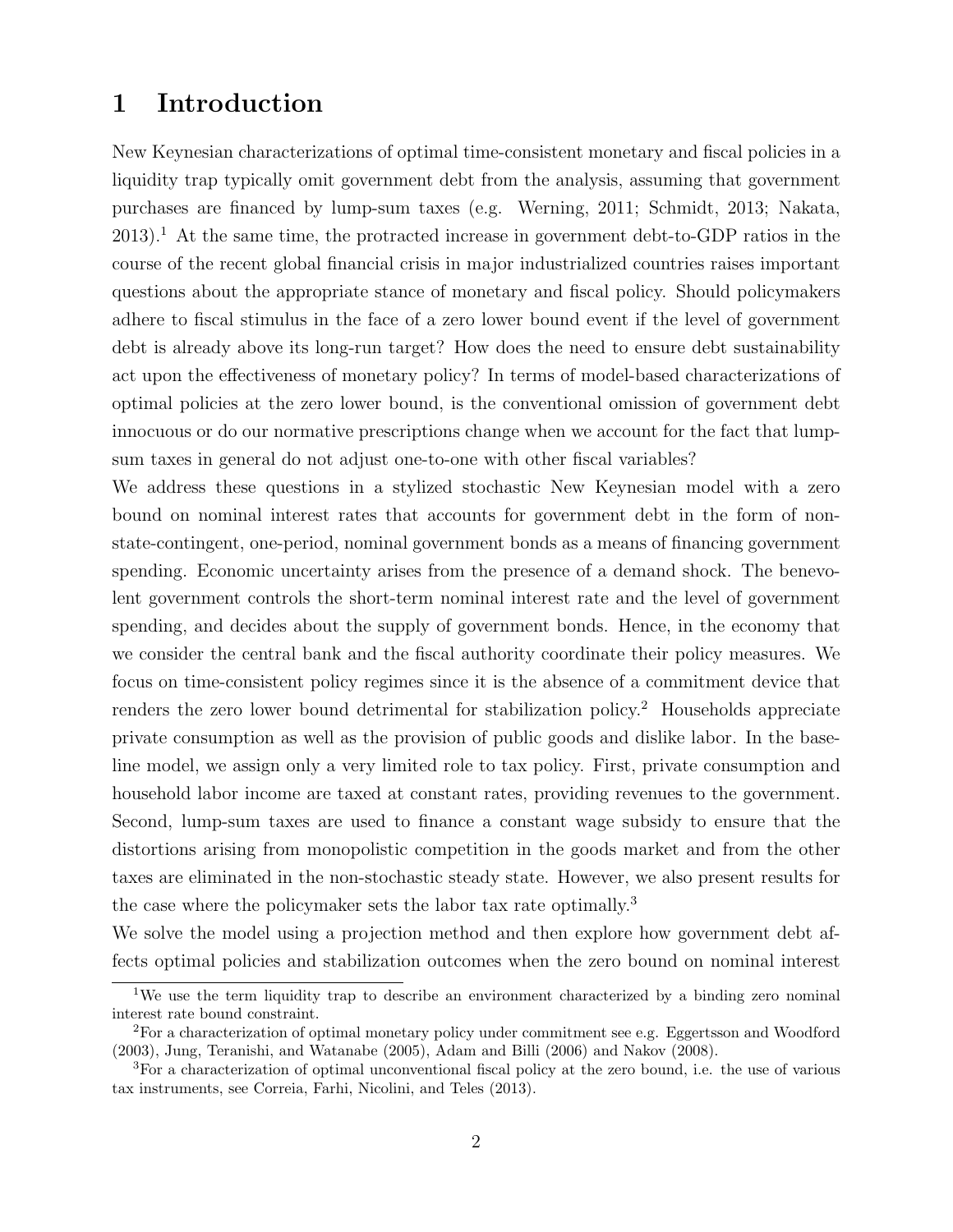rates becomes occasionally binding. The presence of government debt makes the optimal time-consistent policy in the model history dependent, that is, the future path of the policy instruments depends on today's level of government debt. We show, that, first, for a given realization of the demand shock, government spending is decreasing in the level of outstanding government debt, i.e. the fiscal stance becomes more contractionary when government debt rises. Second, as long as the zero lower bound is not binding, the nominal interest rate is decreasing in the level of government debt. Real interest rates keep declining as a function of the debt level even if the zero bound on the nominal rate is binding. Third, output and inflation are both increasing in beginning-of-period debt, irrespective of whether the zero bound is binding or not.

How the model economy responds to a liquidity trap thus critically depends on the prevailing government debt level. If, for instance, the level of outstanding government debt is high relative to its steady state, then the optimal policy mix will prescribe at most a small government spending stimulus, followed by a spending reversal, and a prolonged period of expansionary monetary policy. The policymaker creates valid expectations of a subsequent boost in inflation and output above target that help to dampen the economic turmoil at the outset of the liquidity trap. If, on the other hand, the public debt level is low relative to its steady state, government spending is used forcefully to stimulate aggregate demand, when the economy falls into a liquidity trap. In this situation, however, the zero bound episode is not followed by a transitory upswing in output and inflation. Absent the expansionary expectations effects of the high debt scenario, the low debt scenario exhibits larger drops in output and inflation.

The ability to issue government debt allows the policymaker to influence private sector expectations without engaging in time-inconsistent policies. As emphasized by Krugman (1998) and Eggertsson and Woodford (2003), during zero lower bound episodes, expectations about future output and inflation can have considerable effects on contemporaneous stabilization outcomes. We demonstrate the powerfulness of government debt-induced history dependence by comparing optimal discretionary policies and stabilization outcomes for a liquidity trap scenario in our baseline economy with those in the conventional model setup that features zero government debt and lump-sum taxes that adjust each period to balance the government budget.

Our paper is closely related to work by Eggertsson (2006), who first showed that the accumulation of government debt allows a discretionary policymaker to influence expectations about the path of monetary policy after the liquidity trap. Our paper differs from this earlier work in several respects. First, the fiscal instrument considered by Eggertsson is a lump-sum tax. In his model, the policymaker lowers lump-sum taxes when the zero bound is binding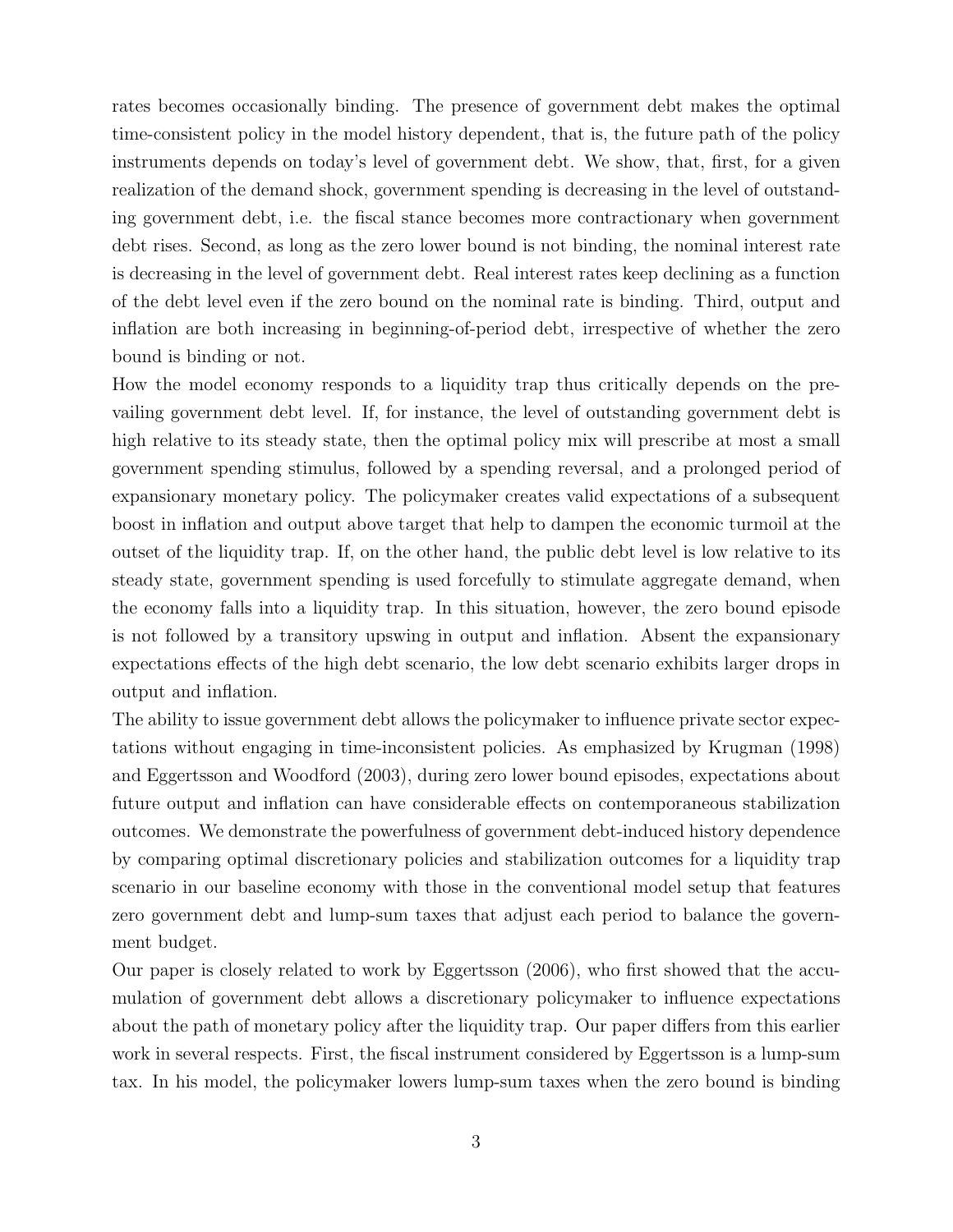in order to increase government debt. Tax collection costs make it credible that the increase in government debt will not be solely undone by future tax increases. There is no immediate trade-off for fiscal policy in a liquidity trap between stimulating the economy and stabilizing government debt. In our paper, the liquidity trap shock reduces the tax base, which may force the policymaker to tighten fiscal policy while the zero lower bound is binding. Second, in Eggertsson's model, the economy starts in a liquidity trap state and returns to the normal state with a constant probability in each subsequent period, where it will stay forever. Instead, in our model, the zero nominal interest rate bound is an occasionally binding constraint. We show that the outstanding amount of government debt prior to the zero bound event critically affects stabilization policies and outcomes in the liquidity trap. For instance, if government debt is low relative to its steady state, then the policymaker may refrain from lowering the nominal interest rate all the way to zero, which exacerbates the fall in output and inflation. Finally, we show, that, unlike in Eggertsson (2006), the optimal discretionary policy is not necessarily associated with a transitory rise in output and inflation above target after the liquidity trap.

The paper can also be related to studies that investigate optimal monetary and fiscal policy under commitment at the zero lower bound and account for the presence of government debt. Eggertsson and Woodford (2006) determine the optimal nominal interest rate and tax policy mix. Nakata (2011) characterizes the optimal plan for distortionary taxes, government spending and the short-term nominal interest rate.

Finally, several studies have characterized optimal monetary and fiscal policy in New Keynesian models that account for the presence of government debt but abstract from the zero bound on nominal interest rates. Leith and Wren-Lewis (2013) and Stehn and Vines (2007) characterize the optimal policy mix under discretion, whereas Schmitt-Grohe and Uribe (2004) and Adam (2011) analyse optimal commitment policies.

The remainder of the paper is organized as follows. Section 2 presents the model economy. Section 3 specifies the policy problem. Section 4 presents numerical results. Finally, Section 5 concludes.

## **2 The model**

We consider a small monetary business cycle model with nominal rigidities and monopolistic competition. The economy is inhabited by a continuum of identical households of measure one, a final good producer, a continuum of intermediate-goods-producing firms of measure one, and a benevolent policymaker. Following Woodford (2003), the model is treated as a cashless limiting economy. Time is discrete and indexed by *t*.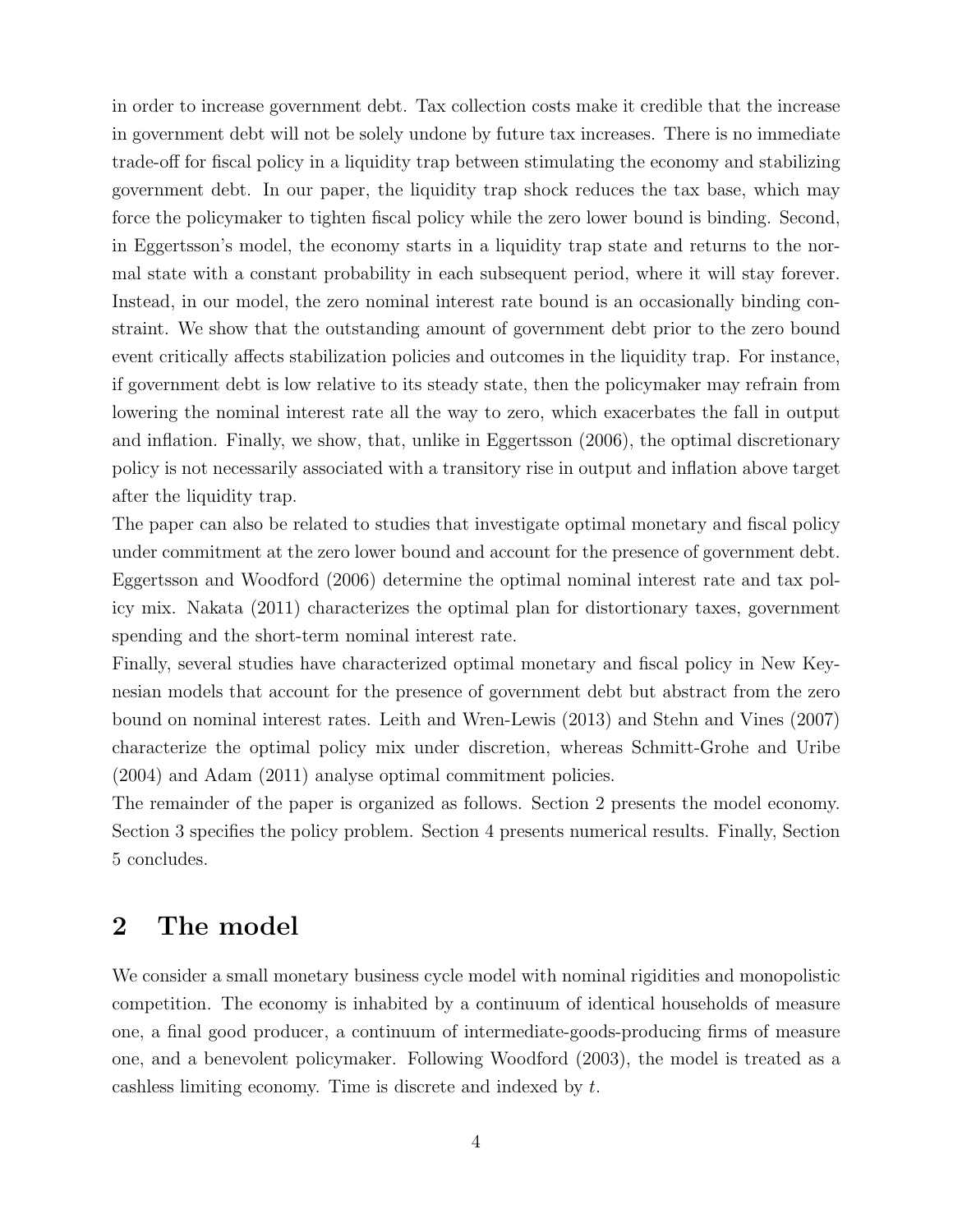#### **2.1 Households and firms**

The representative household obtains utility from a private consumption good *C<sup>t</sup>* and the provision of a public consumption good  $G_t$ , and dislikes labor  $N_t(i)$ ,  $\forall i \in [0,1]$ . Expected lifetime utility of the household reads

$$
\mathcal{E}_0 \sum_{t=0}^{\infty} \beta^t \left( u(C_t) + g(G_t) - \int_0^1 \nu(N_t(i)) \, di \right),\tag{1}
$$

where  $E_t$  is the rational expectations operator conditional on information in period  $t$  and  $\beta \in (0,1)$  is the discount factor. The functions  $u(\cdot)$  and  $g(\cdot)$  are increasing and concave in their arguments, and  $\nu(\cdot)$  is increasing and convex in its argument.

The household enters period *t* with a degenerate portfolio of non-state-contingent, oneperiod, nominal government bonds  $B_{t-1}$ , paying the household  $B_{t-1}/P_t$  units in terms of the final consumption good. For simplicity, we assume that one-period government bonds are the only assets traded in the economy. The household supplies  $N_t(i)$  units of labor to the producer of intermediate good *i* and earns total after-tax labor income  $\int_0^1 (1 - \tau^N) W_t(i) N_t(i) di$ , where  $W_t(i)$  denotes the nominal wage rate payed by firm *i* and  $\tau^N$  is the constant labor income tax rate. Furthermore, the household receives dividend payments  $P_t\Psi_t$  from intermediate-goods-producing firms, which are owned by the household. The household uses her labor income, dividend income and the government's debt repayment to finance purchases of the private consumption good at price  $(1 + \tau^C) P_t$  where  $\tau^C$  is the constant consumption tax rate, to pay lump-sum taxes  $P_tT_t$ , and to buy newly issued government bonds at price  $1/(1 + i_t)$ , where  $i_t \geq 0$  is the one-period, riskless, nominal interest rate. The flow budget constraint reads

$$
(1 + \tau^C) P_t C_t + \frac{B_t}{1 + i_t} \le \int_0^1 (1 - \tau^N) W_t(i) N_t(i) di + B_{t-1} - P_t T_t + \Psi_t.
$$
 (2)

The representative household maximizes her expected lifetime utility (1) by choosing statecontingent plans  $\{C_t > 0, N_t(i) > 0, B_t\}_{t=0}^{\infty}$  subject to (2) and a no-Ponzi game condition

$$
\lim_{j \to \infty} \mathcal{E}_t \left( \left( \prod_{k=0}^{t+j} \frac{1}{1+i_k} \right) B_{t+j} \right) \ge 0.
$$

The final consumption good is produced under perfect competition using the following technology

$$
Y_t = \left(\int_0^1 Y_t(i)^{\frac{\theta-1}{\theta}} di\right)^{\frac{\theta}{\theta-1}},
$$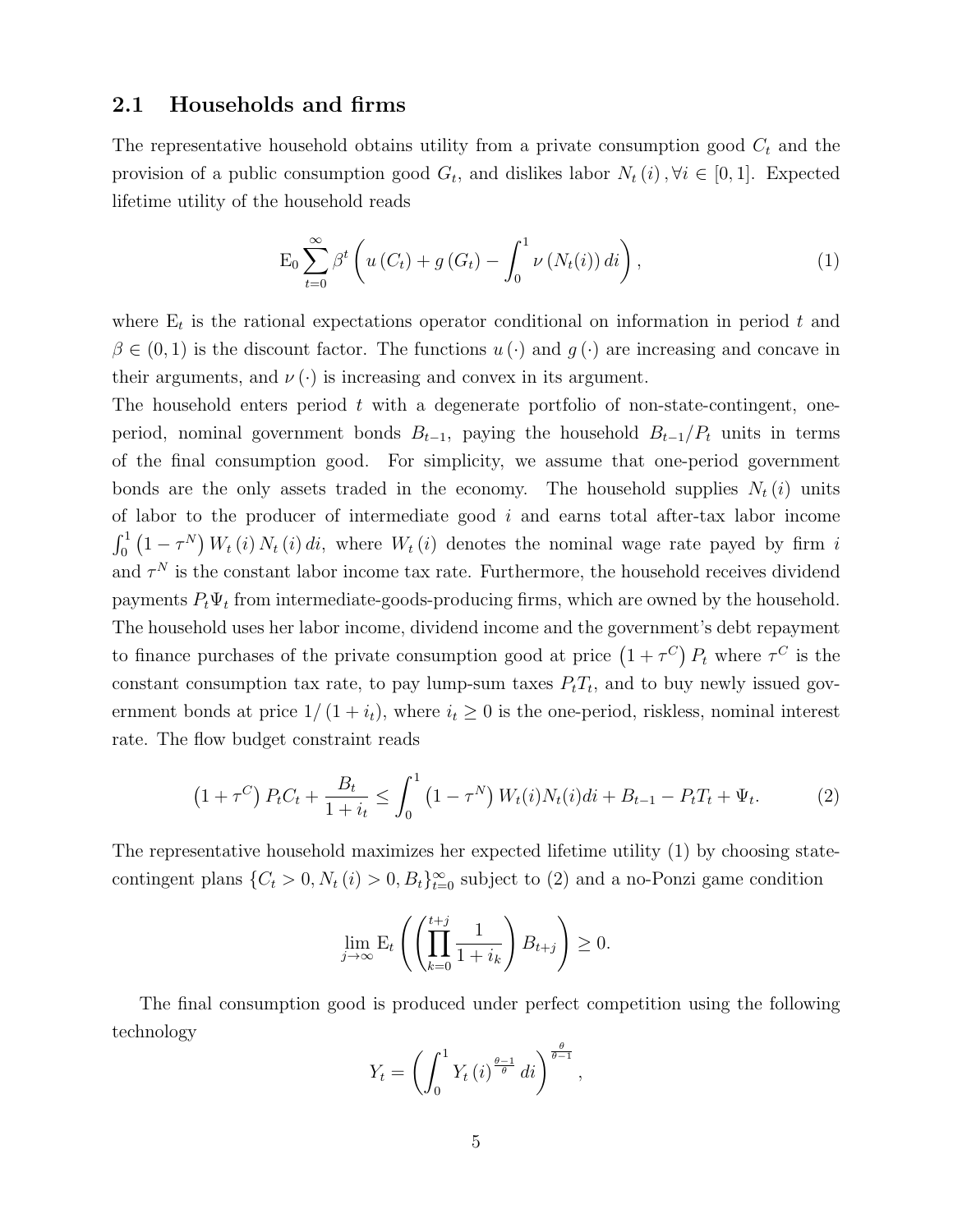where  $\theta > 1$  and  $Y_t(i)$  denotes the intermediate input *i*. Total demand for the final good consists of household and government demand

$$
Y_t = C_t + G_t.
$$

The market for intermediate goods features monopolistic competition. Expenditure minimization by the producer of the final good results in the following demand for intermediate good *i*

$$
Y_{t}(i) = \left(\frac{P_{t}(i)}{P_{t}}\right)^{-\theta} Y_{t},\tag{3}
$$

where  $P_t(i)$  denotes the price charged by firm *i* and  $P_t = \left(\int_0^1 P_t(i)^{1-\theta} di\right)^{\frac{1}{1-\theta}}$  represents the price for the final consumption good. Intermediate goods are produced using labor

$$
Y_{t}(i)=N_{t}(i).
$$

There is no capital. Intermediate-goods firms face price rigidities à la Calvo (1983). In each period, a fraction  $1 - \alpha$  of firms is allowed to change prices, whereas the remaining fraction  $\alpha \in (0,1)$  of firms keep their price constant at previous period's level. Each intermediategoods firm *i* that is allowed to reset prices in period *t* maximizes its expected discounted profits:

$$
\max_{P_t(i)} \sum_{j=0}^{\infty} \mathcal{E}_t Q_{t,t+j} \alpha^j Y_{t+j}(i) \left[ P_t(i) - (1-\tau) W_{t+j}(i) \right],
$$

subject to (3). The parameter  $\tau$  denotes a constant employment subsidy that eliminates the distortions arising from monopolistic competition and distortionary taxes in the nonstochastic steady state and  $Q_{t,t+j} = \beta^{j} \frac{U'(C_{t+j})/P_{t+j}}{U'(C_t)/P_t}$  $\frac{(C_{t+j})/P_{t+j}}{U'(C_t)/P_t}$  is the stochastic discount factor between period  $t$  and  $t + j$ .

#### **2.2 The government**

The government issues non-state-contingent, one-period, nominal government bonds and levies lump-sum taxes, labor income taxes and consumption taxes to finance public spending and the provision of a constant wage subsidy  $\tau$ , and to service the debt incurred from the previous period. We assume that the government can credibly promise to repay its debt each period. The flow budget constraint reads

$$
P_t G_t + \tau \int_0^1 W_t(i) N_t(i) di + B_{t-1} = \frac{B_t}{1+i_t} + P_t T_t + \tau^C P_t C_t + \tau^N \int_0^1 W_t(i) N_t(i) di.
$$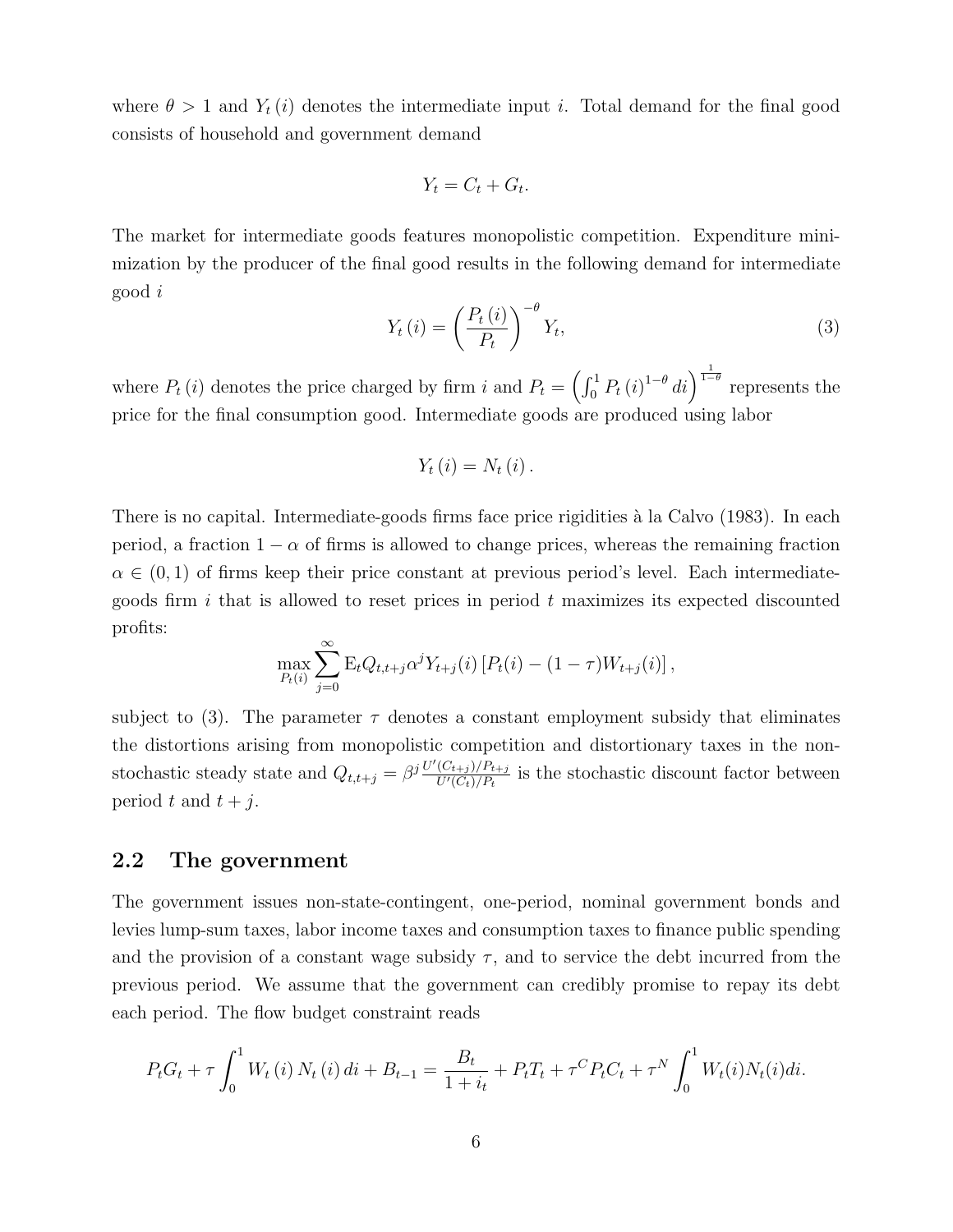In real terms

$$
G_t + \tau \int_0^1 w_t(i) N_t(i) di + b_{t-1} \pi_t^{-1} = \frac{b_t}{1+i_t} + T_t + \tau^C C_t + \tau^N \int_0^1 w_t(i) N_t(i) di,
$$

where  $b_t = B_t/P_t$ ,  $\pi_t = P_t/P_{t-1}$ , and  $w_t(i) = W_t(i)/P_t$ .

**Assumption 1** *Lump-sum taxes are used to finance the wage subsidy. Beyond that, a constant amount of (possibly negative) lump-sum tax revenues*  $T<sup>G</sup>$  *is available to finance government spending and to service public debt*

$$
T_t = T^G + \tau \int_0^1 w_t(i) N_t(i) di.
$$

We can then simplify the budget constraint

$$
G_t + b_{t-1} \pi_t^{-1} = \frac{b_t}{1+i_t} + T^G + \tau^C C_t + \tau^N \int_0^1 w_t(i) N_t(i) di. \tag{4}
$$

#### **2.3 Equilibrium**

An equilibrium consists of paths  $\{C_t, N_t(i), Y_t(i), Y_t, B_t, G_t, i_t, P_t(i), P_t, W_t(i)\}_{t=0}^{\infty}$ , given an initial level of government debt  $B_{-1}$  and identical initial goods prices  $P_{-1}(i) \forall i$ , such that (i)  $\{C_t, N_t(i), B_t\}_{t=0}^{\infty}$  solves the household optimization problem given prices and policies,  $(ii)$ { $P_t(i)$ } $\sum_{t=0}^{\infty}$  solves the optimization problem of producer *i*, (iii) the government budget constraint and the zero lower bound on the nominal interest rate  $i_t \geq 0$  are satisfied, and (iv) the goods market, the labor market, and the government bond market clear.

#### **2.4 Log-linear approximation**

The optimization problems of households and firms are standard, we therefore refrain from presenting optimality conditions and directly continue with a log-linear approximation of the resulting behavioral constraints around the non-stochastic steady state with zero inflation

$$
\hat{\pi}_t = \kappa \left( \hat{Y}_t - \Gamma \hat{G}_t \right) + \beta E_t \hat{\pi}_{t+1} \tag{5}
$$

$$
\hat{Y}_t = \hat{G}_t + \mathbf{E}_t \hat{Y}_{t+1} - \mathbf{E}_t \hat{G}_{t+1} - \frac{1}{\sigma} \left( i_t - \mathbf{E}_t \hat{\pi}_{t+1} - r^* \right) + d_t.
$$
\n(6)

Hat variables denote percentage deviations from the deterministic steady state. Government spending is expressed as a share of steady state output,  $\hat{G}_t = \frac{G_t - G_t}{Y}$ *y*<sup> $\frac{t-G}{Y}$ . The parameter  $r^* = \frac{1}{\beta} - 1$ </sup> denotes the steady state real interest rate, and  $\sigma \equiv -\frac{u''(C)}{u'(C)}$  $\frac{u''(C)}{u'(C)}Y$  represents the elasticity of the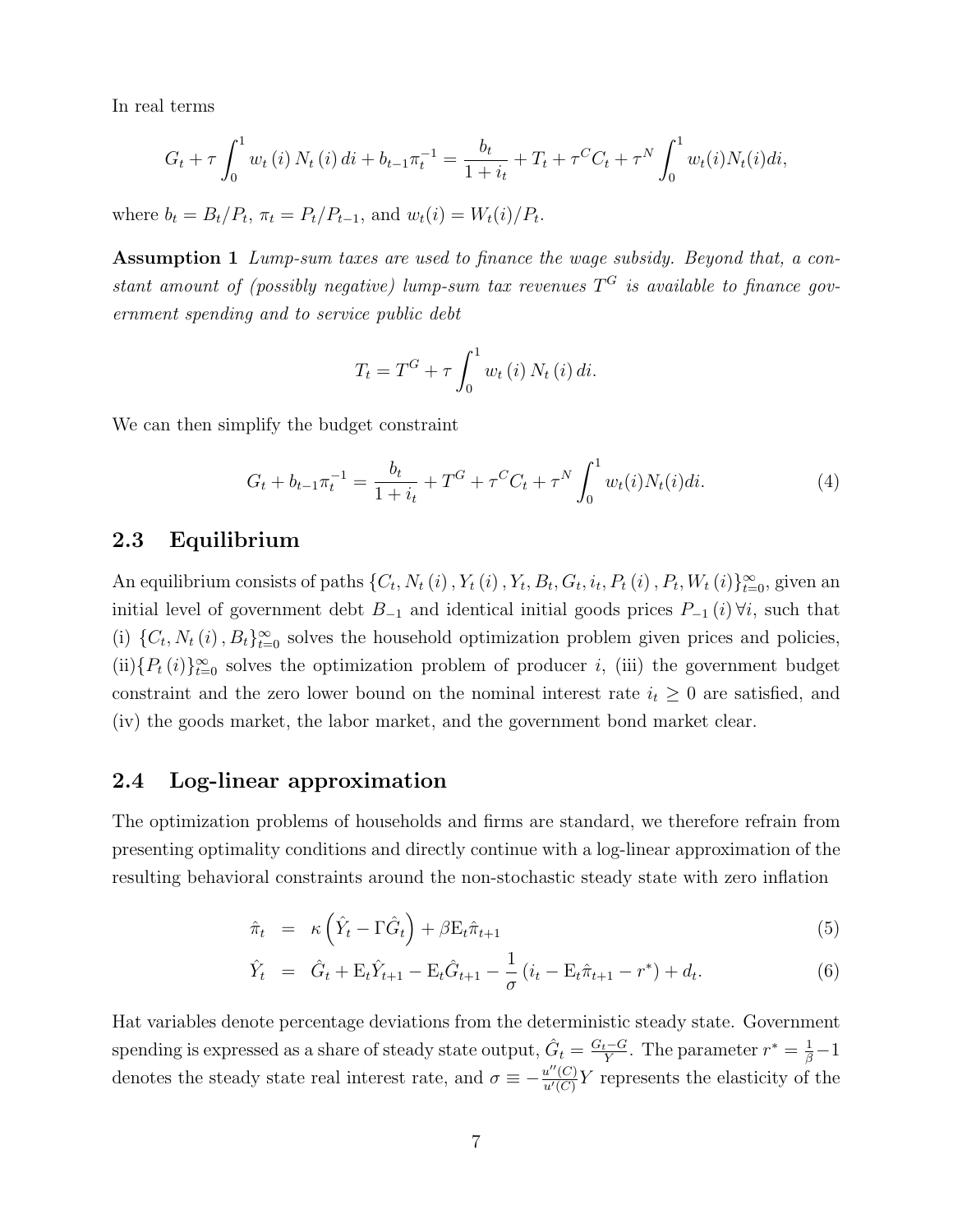marginal utility of private consumption with respect to total output evaluated in the steady state. The parameters  $\kappa$  and  $\Gamma$  are functions of structural parameters

$$
\kappa = \frac{(1-\alpha)(1-\alpha\beta)}{\alpha(1+\eta\theta)}(\sigma+\eta), \quad \Gamma = \frac{\sigma}{\sigma+\eta},
$$

where  $\eta > 0$  denotes the inverse of the elasticity of labor supply. We assume that the economy is subject to an exogenous demand shock  $d_t$  that follows a stationary autoregressive process

$$
d_t = \rho d_{t-1} + \epsilon_t,\tag{7}
$$

where  $\epsilon_t$  is a *i.i.d.* N $(0, \sigma_{\epsilon}^2)$  innovation, and  $\rho \in [0, 1)$ . Finally, the log-linearized government budget constraint  $(4)$  reads<sup>4</sup>

$$
\hat{b}_{t} = \frac{1}{\beta} \left\{ \hat{b}_{t-1} - \frac{b}{Y} \hat{\pi}_{t} + \left( 1 + \tau^{C} + \frac{1 + \tau^{C}}{1 - \tau^{N}} \tau^{N} \sigma \right) \hat{G}_{t} - \left( \tau^{C} + \frac{1 + \tau^{C}}{1 - \tau^{N}} \tau^{N} \left( 1 + \sigma + \eta \right) \right) \hat{Y}_{t} \right\}
$$
\n
$$
+ \frac{b}{Y} \left( i_{t} - r^{*} \right), \tag{8}
$$

where  $\hat{b}_t = \frac{b_t - b}{Y}$  $\frac{e-b}{Y}$ .

## **3 The policy problem**

The benevolent policymaker aims to maximize expected lifetime utility (1) of the representative household. We conduct a linear-quadratic approximation to household welfare to obtain a quadratic policy objective function.<sup>5</sup> Each period  $t$ , the policymaker minimizes the loss function from period *t* onwards, taking the decision rules of the private sector and future governments as given. We focus on stationary Markov-perfect equilibria, where the vector of state variables consists of the demand shock and beginning-of-period government debt,  $s_t = (d_t, \hat{b}_{t-1})$ . The Bellman equation reads

$$
V(s_t) = \min_{\{\hat{\pi}_t, \hat{Y}_t, \hat{G}_t, i_t, \hat{b}_t\}} \left[ \frac{1}{2} \left( \hat{\pi}_t^2 + \lambda \left( \hat{Y}_t - \Gamma \hat{G}_t \right)^2 + \lambda_G \hat{G}_t^2 \right) + \beta E_t V(s_{t+1}) \right]
$$

<sup>4</sup>In the deterministic steady state  $(1+\tau^C)\frac{G}{Y} + (1-\beta)\frac{b}{Y} = \frac{T^G}{Y} + \tau^C + \frac{1+\tau^C}{1-\tau^N}\tau^N$ .

<sup>&</sup>lt;sup>5</sup>See Schmidt (2013) for the details of the derivation. We ensure that the non-stochastic steady state of the flexible-price equilibrium is efficient by choosing the constant wage subsidy such that it offsets the distortions arising from monopolistic competition and taxes in the non-stochastic steady state,  $\tau = 1 - \frac{\theta - 1}{\theta} \frac{1 - \tau^N}{1 + \tau^C}$ .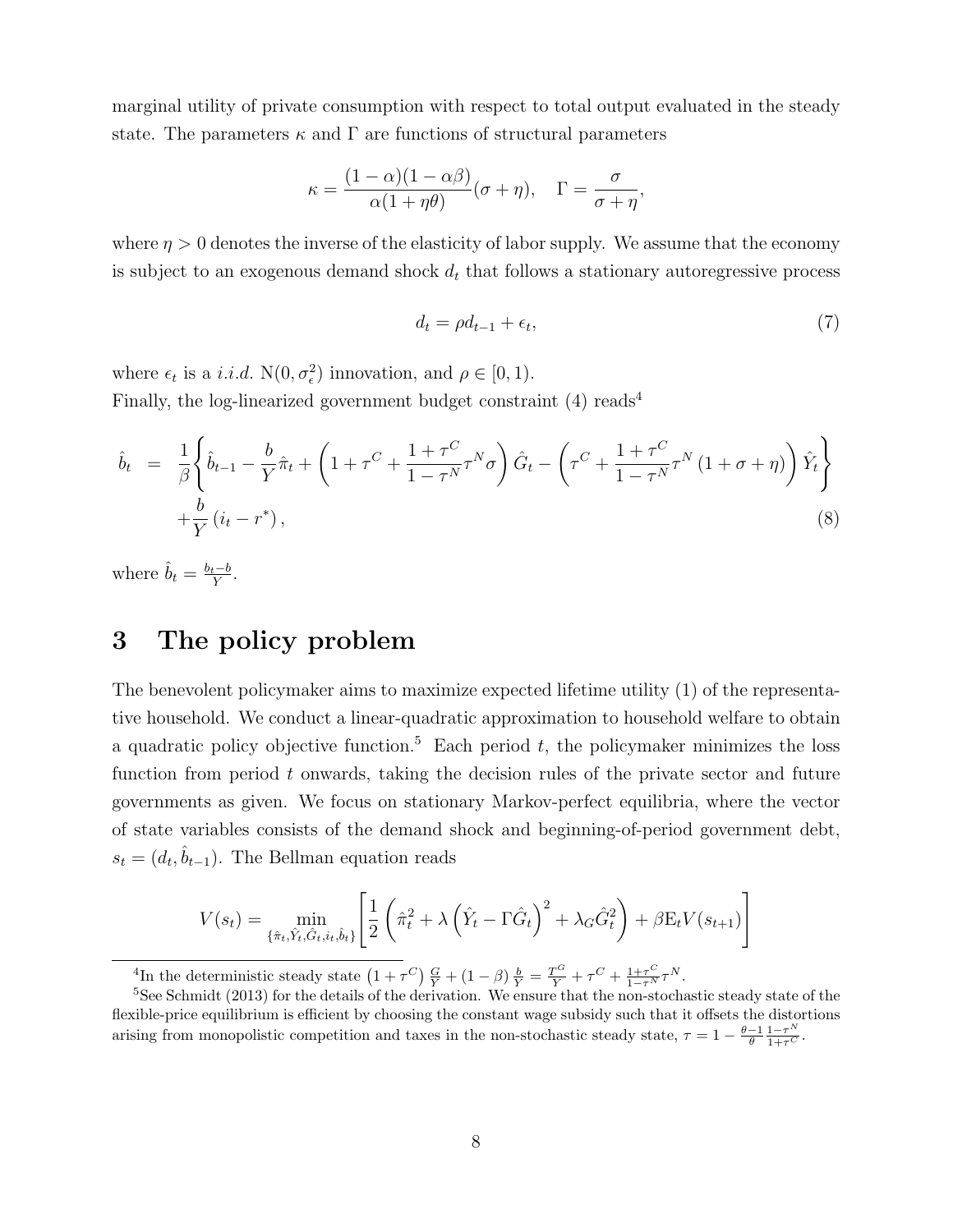subject to

$$
\hat{\pi}_t = \beta \mathbf{E}_t \hat{\pi}(s_{t+1}) + \kappa \left( \hat{Y}_t - \Gamma \hat{G}_t \right)
$$
\n
$$
\hat{Y}_t = \hat{G}_t + \mathbf{E}_t \hat{Y}(s_{t+1}) - \mathbf{E}_t \hat{G}(s_{t+1}) - \frac{1}{\sigma} \left( i_t - \mathbf{E}_t \hat{\pi}(s_{t+1}) - r^* \right) + d_t
$$
\n
$$
\hat{b}_t = \frac{1}{\beta} \left\{ \hat{b}_{t-1} - \frac{b}{Y} \hat{\pi}_t + \left( 1 + \tau^C + \frac{1 + \tau^C}{1 - \tau^N} \tau^N \sigma \right) \hat{G}_t - \left( \tau^C + \frac{1 + \tau^C}{1 - \tau^N} \tau^N \left( 1 + \sigma + \eta \right) \right) \hat{Y}_t \right\}
$$
\n
$$
+ \frac{b}{Y} \left( i_t - r^* \right)
$$
\n
$$
i_t \geq 0,
$$

and the law of motion for the demand shock (7). The functions  $\hat{\pi}(s_{t+1}), \hat{Y}(s_{t+1})$  and  $\hat{G}(s_{t+1})$ represent the inflation rate, output and government spending that the policymaker expects to be realized in period  $t + 1$  in equilibrium, contingent on the realization of the demand shock  $d_{t+1}$ . The relative weights  $\lambda$  and  $\lambda_G$  in the policymaker's objective function depend on the structural parameters

$$
\lambda = \frac{\kappa}{\theta}, \quad \lambda_G = \lambda \Gamma \left( 1 - \Gamma + \frac{\omega}{\sigma} \right),
$$

where  $\omega \equiv -\frac{g''(G)}{g'(G)}$  $g''(G)Y$  is the elasticity of the marginal utility of public consumption with respect to total output.

The first-order conditions read

$$
\lambda_G \hat{G}_t + \left(\frac{1}{\beta} + (1 - \Gamma) \frac{b}{Y} \sigma + \frac{1}{\beta} (1 - \Gamma) \tau^C - \frac{1}{\beta} \Gamma \frac{1 + \tau^C}{1 - \tau^N} \tau^N \right) \Phi_t^b - (1 - \Gamma) \Phi_t^{\text{2lb}} = 0 \quad (9)
$$
  
\n
$$
E_t \Phi^b(s_{t+1}) - \Omega_{1t} \Phi_t^b + \Omega_{2t} \hat{\pi}_t - \Omega_{3t} \Phi_t^{\text{2lb}} = 0 \quad (10)
$$
  
\n
$$
\Phi_t^{\text{2lb}} i_t = 0 \quad (11)
$$
  
\n
$$
\Phi_t^{\text{2lb}} \ge 0 \quad (12)
$$
  
\n
$$
i_t \ge 0 \quad (13)
$$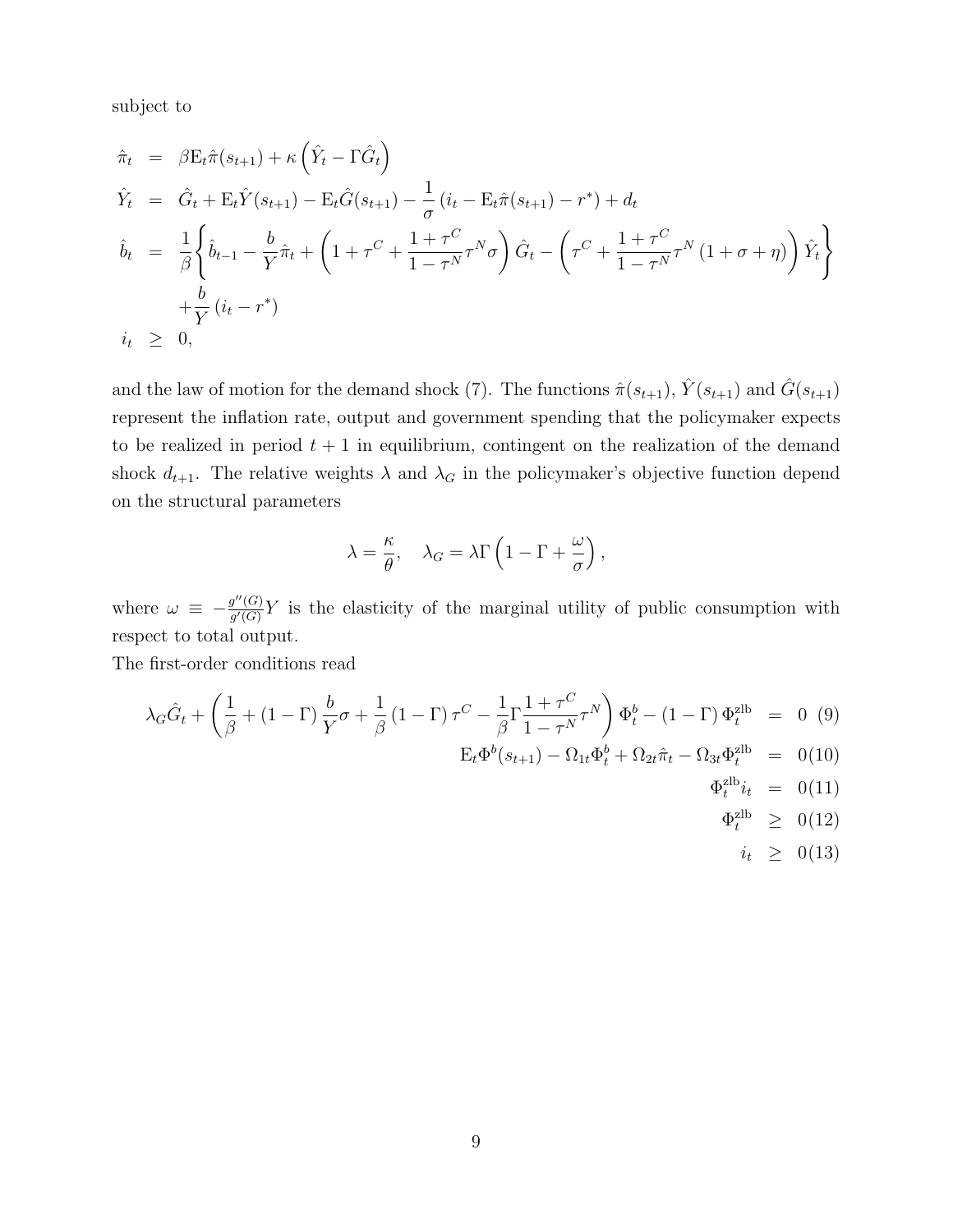as well as the New Keynesian Phillips curve, the dynamic IS curve and the government budget constraint, where

$$
\Phi_t^{\text{zlb}} \equiv \left( \frac{b}{Y} \left( \sigma + \frac{\kappa}{\beta} \right) + \frac{1}{\beta} \left( \tau^C + \frac{1 + \tau^C}{1 - \tau^N} \tau^N (1 + \sigma + \eta) \right) \right) \Phi_t^b - \left( \kappa \hat{\pi}_t + \lambda \left( \hat{Y}_t - \Gamma \hat{G}_t \right) \right)
$$
\n
$$
\Omega_{1t} \equiv 1 - \sigma \frac{b}{Y} \left( \frac{\partial \mathcal{E}_t \hat{Y}(s_{t+1})}{\partial \hat{b}_t} - \frac{\partial \mathcal{E}_t \hat{G}(s_{t+1})}{\partial \hat{b}_t} \right)
$$
\n
$$
\Omega_{2t} \equiv \beta \frac{\partial \mathcal{E}_t \hat{\pi}(s_{t+1})}{\partial \hat{b}_t}
$$
\n
$$
\Omega_{3t} \equiv \frac{\partial \mathcal{E}_t \hat{Y}(s_{t+1})}{\partial \hat{b}_t} - \frac{\partial \mathcal{E}_t \hat{G}(s_{t+1})}{\partial \hat{b}_t} + \frac{1}{\sigma} \frac{\partial \mathcal{E}_t \hat{\pi}(s_{t+1})}{\partial \hat{b}_t}.
$$

The variable  $\Phi_t^b$  is the multiplier associated with the government budget constraint and  $\Phi_t^{\text{zlb}}$  represents the (normalized) multiplier associated with the zero lower bound constraint. Solving condition (9) for government spending, we get

$$
\hat{G}_t = \frac{1}{\lambda_G} \left[ (1 - \Gamma) \Phi_t^{\text{zlb}} - \left( \frac{1}{\beta} + (1 - \Gamma) \frac{b}{Y} \sigma + \frac{1}{\beta} (1 - \Gamma) \tau^C - \frac{1}{\beta} \Gamma \frac{1 + \tau^C}{1 - \tau^N} \tau^N \right) \Phi_t^b \right]. \tag{14}
$$

**Assumption 2** *The parameters satisfy*  $(1 + \Gamma + \tau^C) \tau^N \leq 1 + (1 - \Gamma) \tau^C$ .

This assumption is sufficient to ensure that the coefficient on  $\Phi_t^b$  in (14) is negative.

Note, first, that the second term in equation (14) would vanish if we assumed that government spending is financed by lump-sum taxes. In this case, government spending would only be used as a stabilization tool if the zero lower bound were binding, and the fiscal policy stance during zero bound events would be unequivocally expansionary, see Schmidt (2013).

In the model with government debt, however, public spending may have to deviate from its steady state level even if the economy is away from the zero lower bound so that  $\Phi_t^{\text{zlb}} = 0$ . Intuitively, whenever monetary policy is unable to stabilize government debt as well as inflation and output simultaneously, government spending will be used as an additional stabilization tool.

Furthermore, from (14) it is not clear whether fiscal policy in a liquidity trap should be expansionary,  $\hat{G}_t > 0$ , or contractionary,  $\hat{G}_t < 0$ . Specifically, if  $\Phi_t^b > 0$ , the zero bound multiplier and the government budget constraint multiplier have opposite implications for the sign of the fiscal policy response. As we will show below, stabilization outcomes and policies in a liquidity trap critically depend on the amount of outstanding government debt when hitting the zero bound.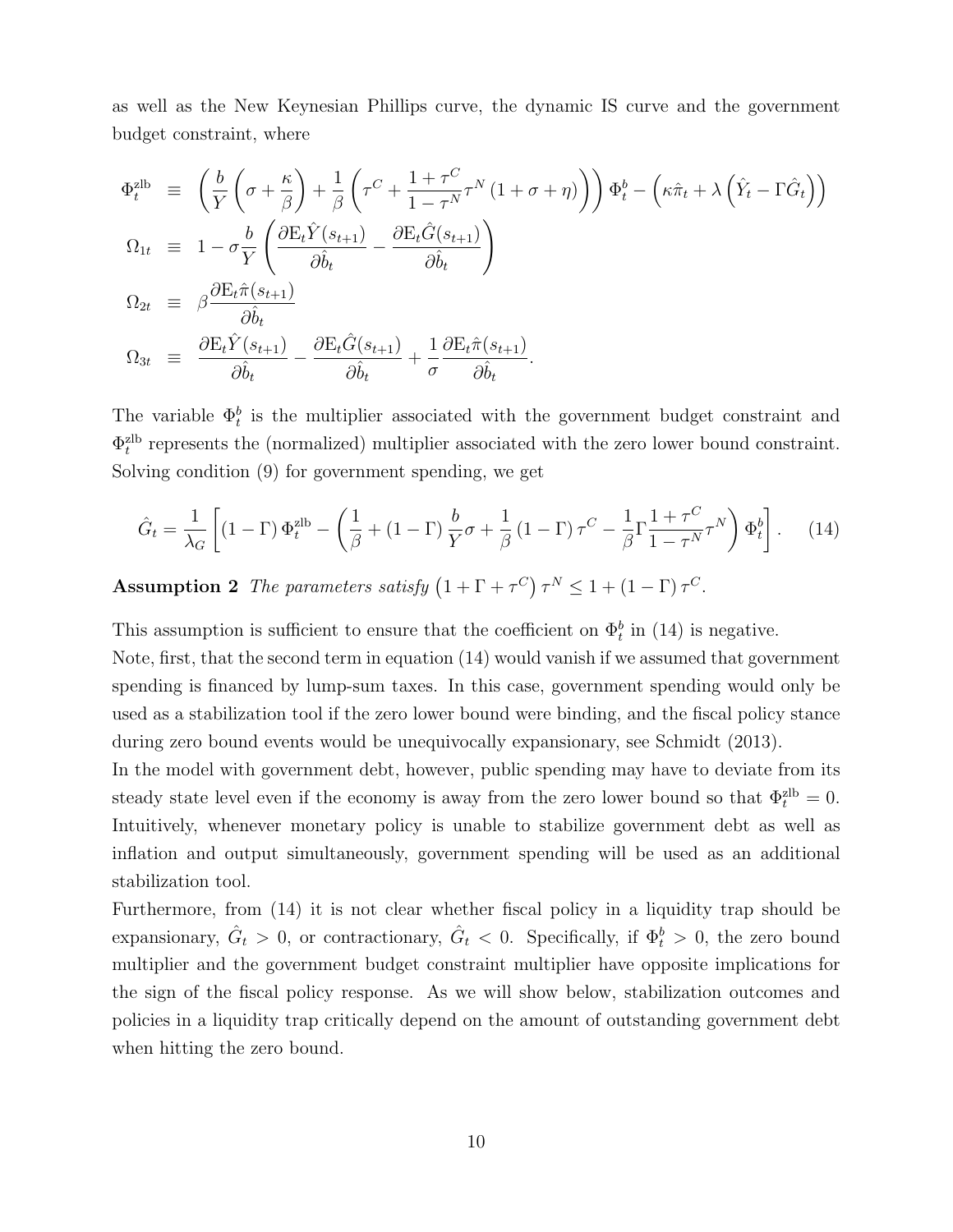## **4 Numerical results**

In this section, we characterize the optimal time-consistent policy mix numerically. The policy functions are approximated using a projection method with finite elements. The procedure is described in the Appendix. The baseline calibration is presented in Table 1, where the period length is one quarter. The steady state real interest rate and the law of motion of the demand shock are calibrated based on U.S. data for 1983 to 2010. We set the ratio of government spending to total output in the deterministic steady state equal to 0*.*2. The labor income tax rate is set to 0*.*3 and the consumption tax rate to 0*.*1, as in Denes, Eggertsson, and Gilbukh (2013). In the baseline, the steady state government debt to annualized output ratio is set to 0*.*5 but we also consider lower and higher values in the sensitivity analysis. All other structural parameters assume standard values from the literature.

| таріє т. Санрганон  |                 |                                                                           |
|---------------------|-----------------|---------------------------------------------------------------------------|
| Parameter           | Value           | Interpretation                                                            |
| $r^*$               | 2.6/4           | Steady state natural real rate of interest (in $\%$ )                     |
| $\beta$             | 0.9950          | Discount factor                                                           |
| G/Y                 | 0.2             | Steady state share of government spending in total output                 |
| $\tau^N$            | 0.3             | Labor income tax rate                                                     |
| $\tau^C$            | 0.1             | Private consumption tax rate                                              |
| b/(4Y)              | 0.5             | Steady state government debt to output ratio                              |
| $\alpha$            | 0.66            | Share of firms per period that keep prices unchanged                      |
| $\theta$            | 7.66            | Price elasticity of demand in the steady state                            |
| $\eta$              |                 | Inverse of labor supply elasticity                                        |
| $\sigma$            | $0.5/(1 - G/Y)$ | Elasticity of marginal utility of private consumption w.r.t. total output |
| $\omega$            | 0.5/(G/Y)       | Elasticity of marginal utility of public consumption w.r.t. total output  |
| $\kappa$            | 0.0333          | Slope parameter in New Keynesian Phillips curve                           |
| $\rho$              | 0.77            | AR-coefficient demand shock                                               |
| $\sigma_{\epsilon}$ | 0.72            | Standard deviation demand shock innovation (in $\%$ )                     |
| $\lambda$           | 0.0043          | Loss function weight I                                                    |
| $\lambda_G$         | 0.0077          | Loss function weight II                                                   |

Table 1: Calibration

#### **4.1 Optimal time-consistent policy in a liquidity trap**

We begin our discussion of the optimal time-consistent policy with an experiment where the occurrence of a large negative demand shock pushes the economy for several quarters into a liquidity trap. Figure 1 shows impulse responses of output, inflation, government spending, the nominal interest rate, government debt and the real interest rate to a negative demand shock of *−*3 unconditional standard deviations when the economy is initially in the risky steady state. The realized paths in the absence of any further shocks are represented by solid lines, the expected paths as of period 0 are represented by dashed lines and blue-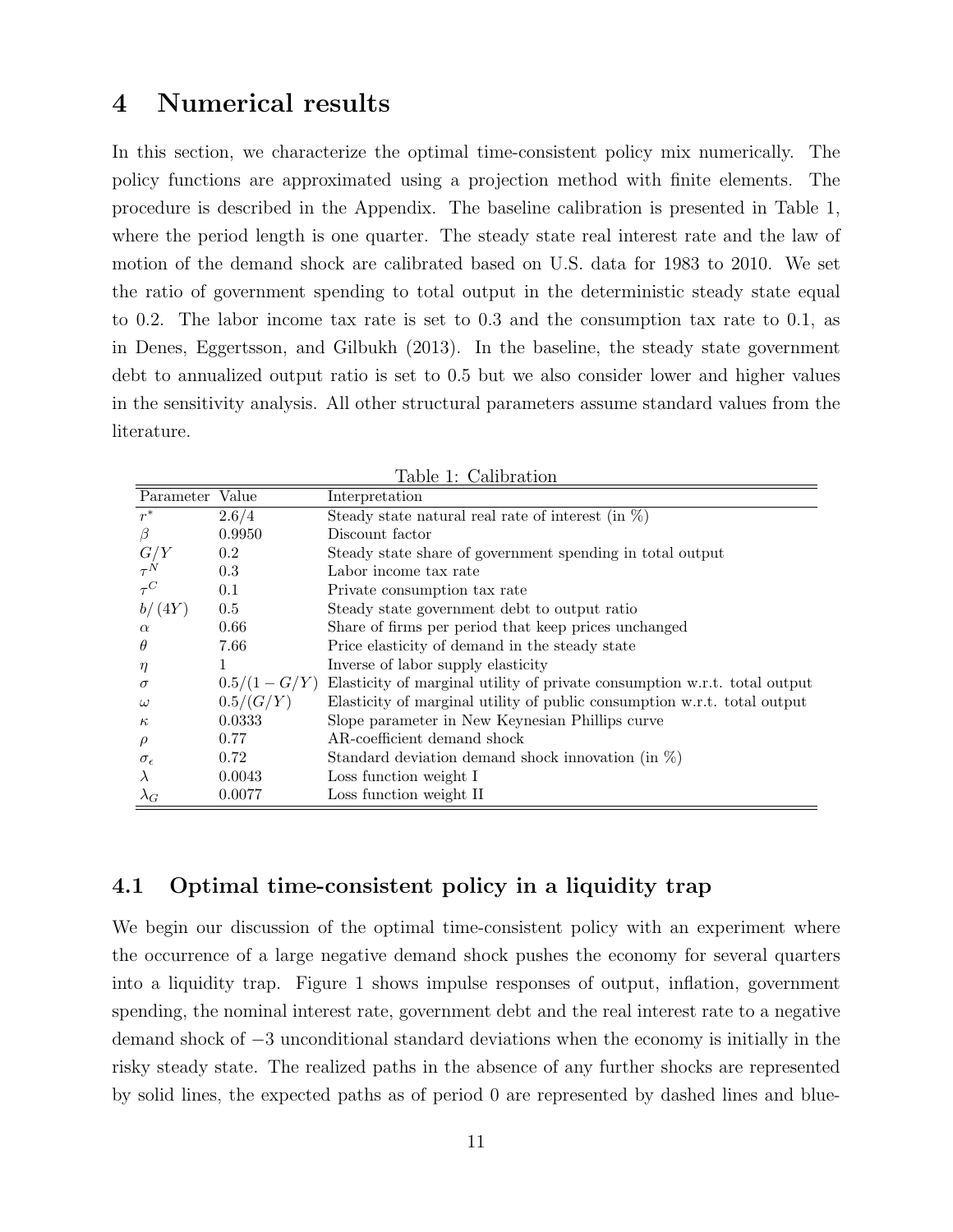

shaded areas represent confidence intervals.<sup>6</sup> The demand shock materializing in period  $0$ 

Notes: Impulse responses to a  $-3$  unconditional standard deviation demand shock for the baseline calibration. Realized path (solid line), path expected in period 0 (dashed line), 50%, 75% and 90% confidence intervals (shaded areas), natural real rate of interest (dotted line). Inflation and interest rates are expressed in annualized terms. Government debt/spending is expressed as a share of annualized/quarterly steady state output in percentage point deviations from the respective steady state ratio.

drives the natural real rate of interest  $r_t^* = r^* + \sigma d_t$  (dotted line) into negative territory and forces the policymaker to lower the short-term nominal interest rate to zero where it stays for several periods. The economy starts to contract, both output and inflation drop below their target levels, and the reduction in the tax base leads to an increase in government debt. The fiscal policy response is first expansionary, contributing to the accumulation

of government debt, but turns slightly contractionary before the zero bound episode ends. Figure 2 decomposes the response of government spending into the response of the zero lower bound multiplier component (dashed line) and the response of the budget constraint multiplier component (dashed-dotted line) as in equation (14). Initially, both components

<sup>6</sup>Expected paths and confidence intervals are constructed based on 10000 stochastic simulations.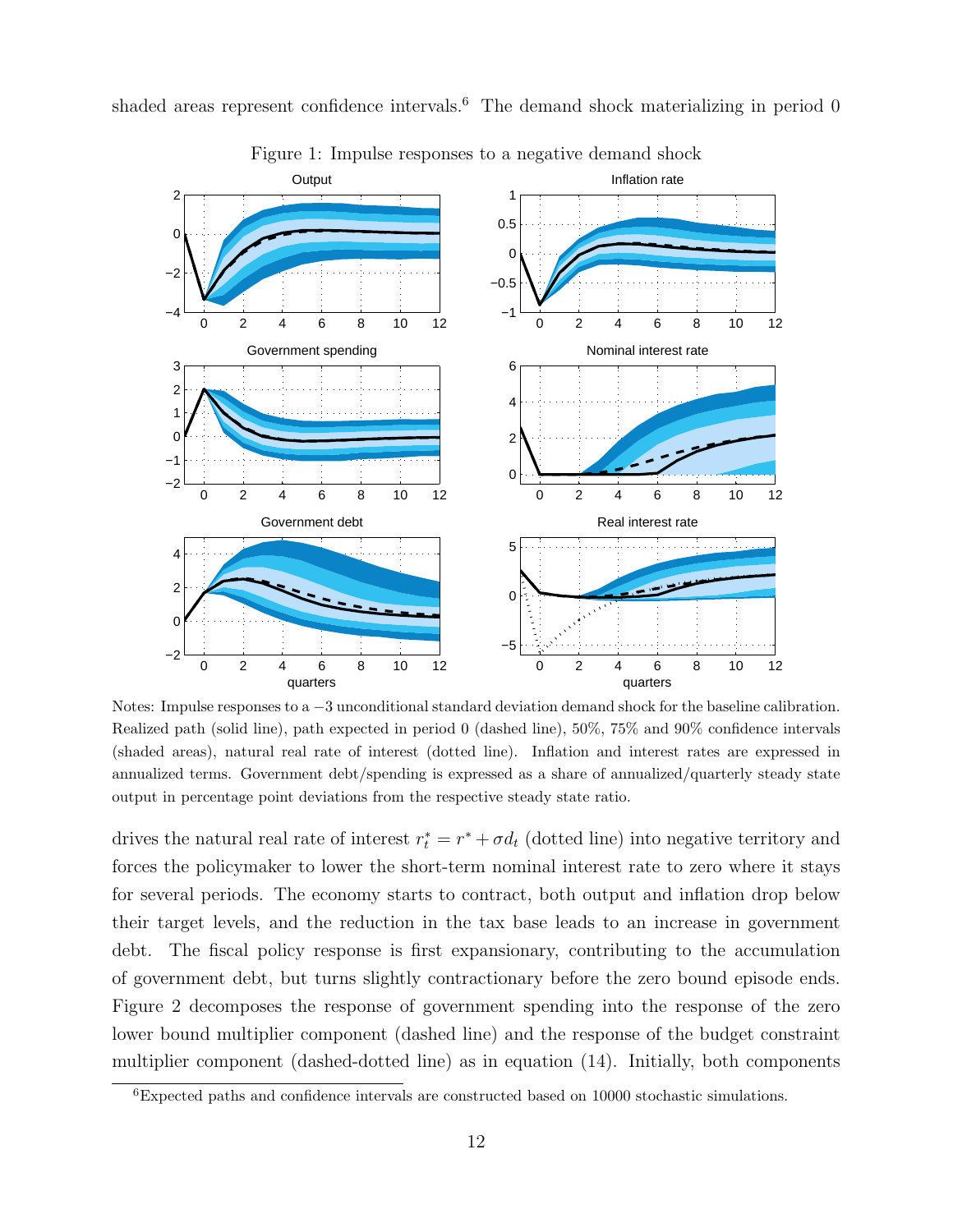

Figure 2: Decomposition of government spending response

Notes: Impulse responses of government spending (solid line), the zero lower bound multiplier component  $\frac{1-\Gamma}{\lambda_G} \Phi_t^{\text{zlb}}$ (dashed line) and the budget constraint multiplier component  $-\frac{1}{\lambda_G} \left( \frac{1}{\beta} + (1 - \Gamma) \frac{b}{Y} \sigma + \frac{1}{\beta} (1 - \Gamma) \tau^C - \frac{1}{\beta} \Gamma \frac{1 + \tau^C}{1 - \tau^N} \tau^N \right) \Phi_t^b$  (dashed-dotted line) to a demand shock of *−*3 unconditional standard deviations.

exhibit a positive sign, which means that  $\Phi_t^{\text{zlb}} > 0$  and  $\Phi_t^b < 0$ . The negative budget constraint multiplier implies that it would have been desirable from a welfare perspective if the government had entered the period with a somewhat higher debt level. However, in subsequent periods when the government debt burden has become more elevated the budget constraint multiplier component switches signs, turning from positive to negative, and government spending declines below its pre-shock level. Coming back to Figure 1, while the increased debt burden narrows the room for expansionary fiscal policy, it facilitates the implementation of an expansionary monetary policy stimulus. Once the natural real rate has reentered positive territory, the nominal interest rate remains transitorily below the level that would be warranted by output and inflation stabilization considerations alone in order to contribute to the stabilization of government debt. As a consequence, the economy experiences a small transitory upswing in output and inflation above target. Importantly, private agents attach positive probabilities to positive future realizations of output and inflation and (correctly) expect both variables to move temporarily above their target levels, which attenuates the drop at the outset of the zero bound event.

#### **4.2 Equilibrium responses to government debt**

To provide a more general characterization of the optimal time-consistent policy and how it is affected by outstanding government debt, Figure 3 displays equilibrium responses to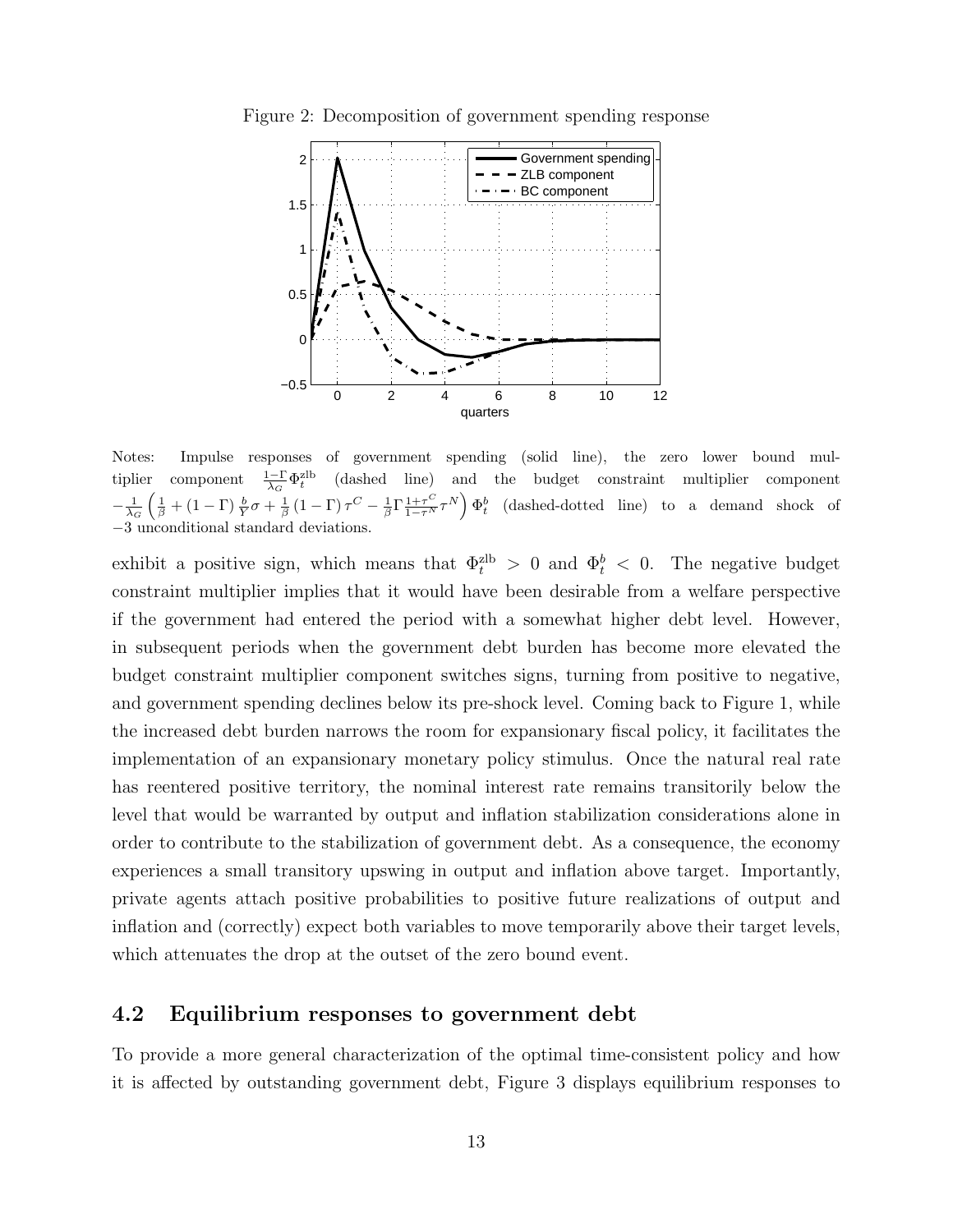beginning-of-period government debt. We consider two alternative realizations of the demand shock, *d* = 0 (solid line) and *d* = *−*3 unconditional standard deviations (dashed line). For



Figure 3: Equilibrium responses to previous period's government debt

Notes: Equilibrium responses to beginning-of-period government debt. The demand shock is either set equal to zero (solid line) or to *−*3 unconditional standard deviations (dashed line). Inflation and interest rates are expressed in annualized terms. Government debt/spending is expressed as a share of annualized/quarterly steady state output in percentage point deviations from the respective steady state ratio.

both values of *d*, the optimal amount of government spending is decreasing in the public debt burden. Thus, if beginning-of-period government debt is high, the fiscal policy response to a liquidity trap becomes considerably muted. At the same time, inflation and output are both increasing in the level of outstanding public debt. Monetary policy turns out to be crucial to understand this result. The higher the level of government debt incurred from the previous period the lower the nominal interest rate, as long as the zero lower bound is not binding. In other words, under the optimal policy mix, monetary policy bears part of the responsibility to stabilize government debt. Moreover, the real interest rate keeps decreasing in the level of outstanding debt even if the zero nominal interest rate bound is binding, reflecting the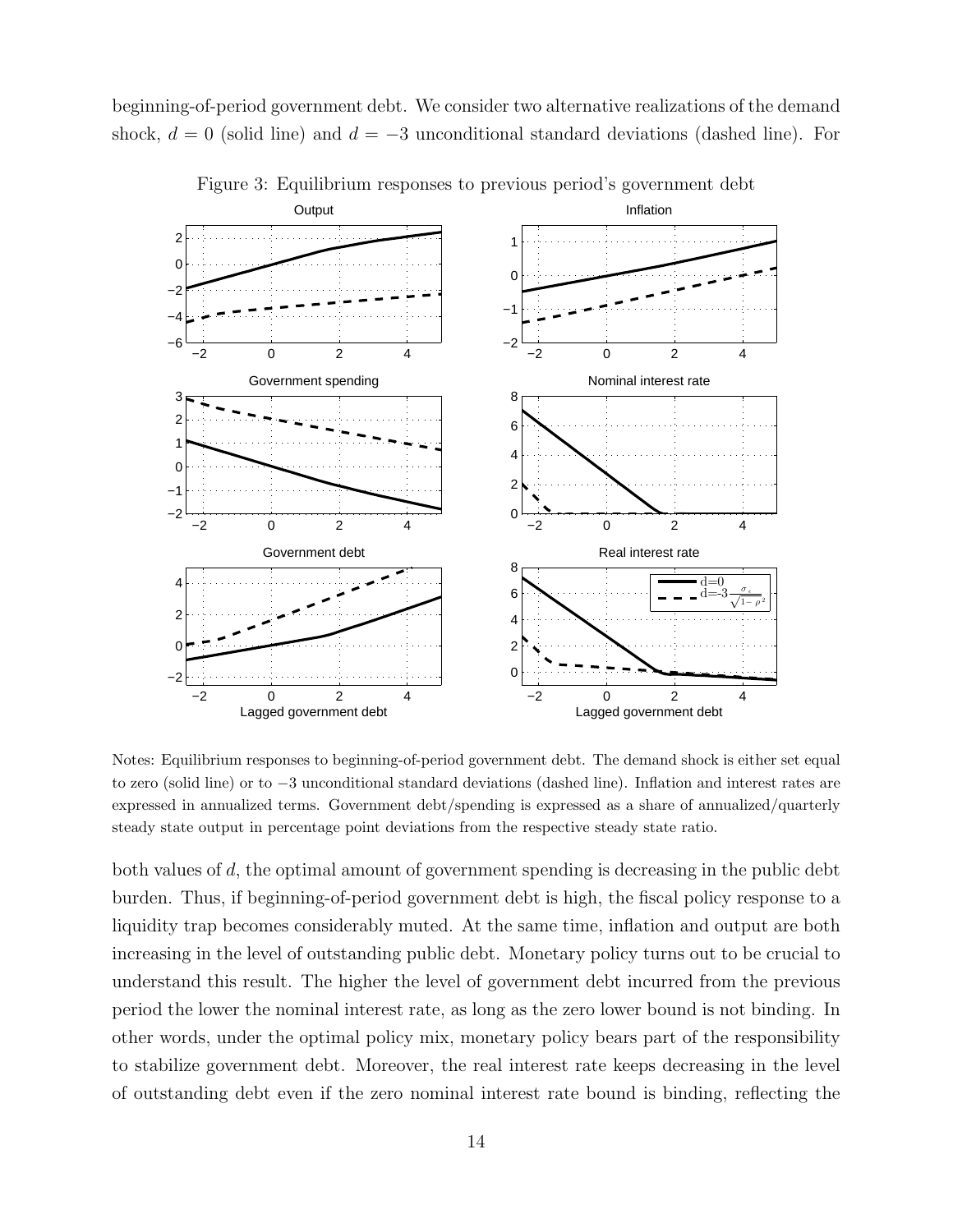positive effect of government debt on expected future inflation. Intuitively, if monetary policy is unable to lower the current nominal interest rate further, because the zero bound is binding, future monetary policy will have to stabilize government debt, thereby stimulating future output and inflation. If, on the contrary, the level of outstanding government debt is low relative to the steady state, when a large negative demand shock hits the economy, then the policymaker may even refrain from lowering the nominal interest rate immediately all the way to zero. In this case, the positive interest rate serves to bring government debt back to its long-run sustainable level. While the government spending stimulus in such states is particularly large, the decline in output and inflation is more pronounced than in states with higher levels of outstanding government debt.

#### **4.3 Comparison to the case without government debt**

In the previous parts, we have characterized the optimal time-consistent policy mix in the presence of government debt. We now compare this optimal policy mix to the one in an economy where government debt is zero, distortionary taxes are zero as well, and lump-sum taxes are free to adjust each period to balance the budget. Figures 4 and 5 show impulse responses to a negative demand shock for the two economies.<sup>7</sup>

The policymaker in the model without government debt engages in a more pronounced fiscal stimulus and implements a lower nominal interest rate path than his counterpart in the economy with government debt. Nevertheless, the drop in output and inflation turns out to be considerably larger. The comparison shows how powerful history dependence is in affecting stabilization outcomes by shaping private sector expectations. In the economy without government debt, agents anticipate that the policymaker will never allow inflation to rise above target, which is reflected in the corresponding confidence intervals. In contrast, agents in the model with government debt anticipate that *if* current conditions got worse so that government debt increased, *future* monetary policy would respond to today's economic conditions by becoming more accommodative than would be warranted by future inflation and output gap dynamics alone. Hence, they attach positive probabilities to above-target future output and inflation, and the expected real interest rate path lies below its counterpart in the model without government debt.

<sup>&</sup>lt;sup>7</sup>For the comparison we set  $\sigma = 3^{-1}/(1 - G/Y)$  and  $\omega = 3^{-1}/(G/Y)$ , since the model without government debt cannot be solved for the baseline calibration. The effect of this change in parameter values is addressed in the sensitivity analysis which can be found in the Appendix.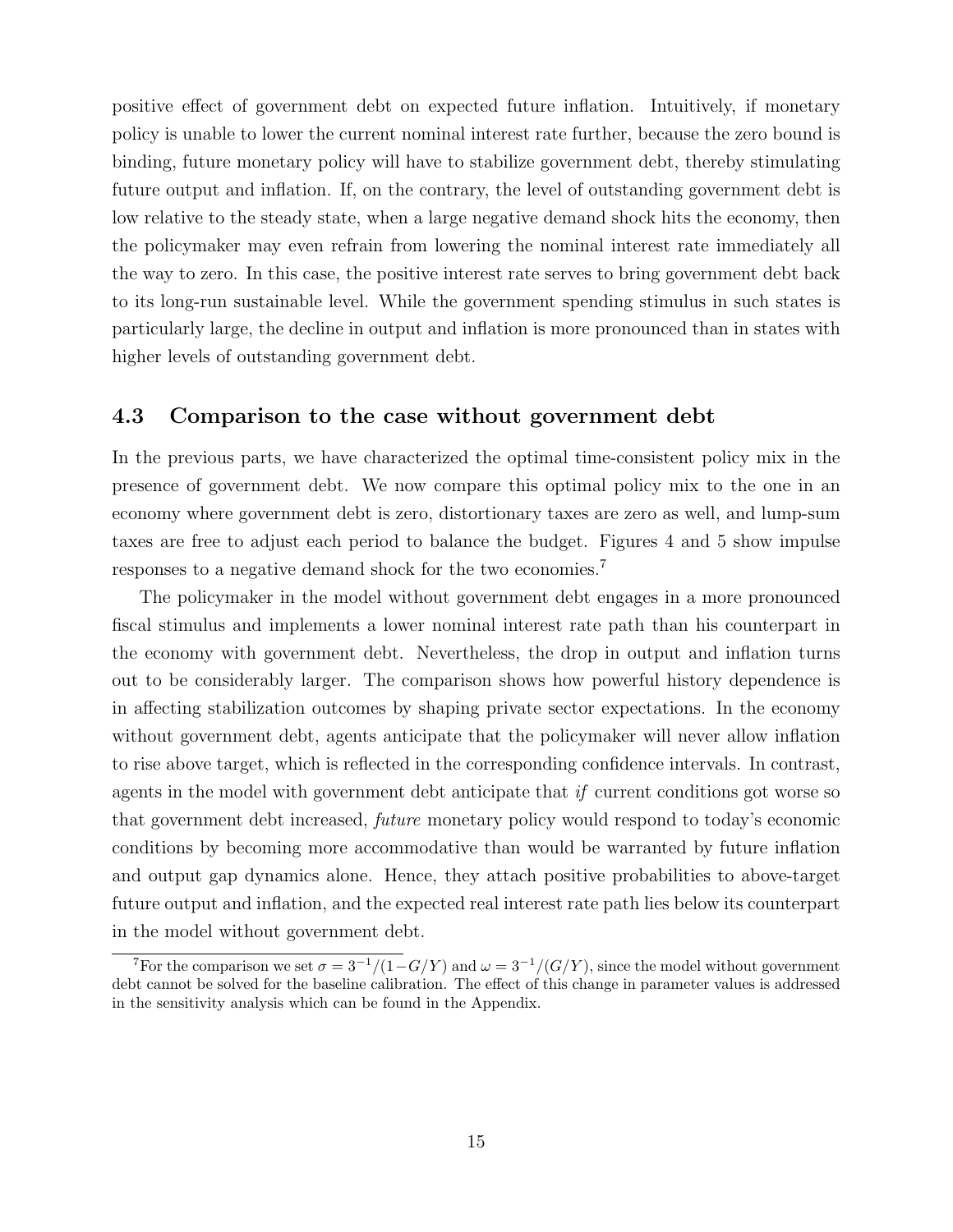

Figure 4: Impulse responses with and without government debt

Notes: Impulse responses to a *−*3 unconditional standard deviation demand shock for the economy with positive government debt (left) and for an economy with zero government debt (right). Realized path (solid line), path expected in period 0 (dashed line), 50%, 75% and 90% confidence intervals (shaded areas), natural real rate of interest (dotted line). Inflation and interest rates are expressed in annualized terms. Government spending is expressed as a share of steady state output in percentage point deviations from steady state.

#### **4.4 Labor income tax as additional policy instrument**

In this section, we relax the assumption of a constant labor income tax rate, endowing the policymaker with an additional fiscal instrument. The modified Bellman equation then reads as follows:

$$
V(s_t) = \min_{\{\hat{\pi}_t, \hat{Y}_t, \hat{G}_t, i_t, \hat{b}_t, \hat{\tau}_t^N\}} \left( \frac{1}{2} \left( \hat{\pi}_t^2 + \lambda \left( \hat{Y}_t - \Gamma \hat{G}_t \right)^2 + \lambda_G \hat{G}_t^2 \right) + \beta E_t V(s_{t+1}) \right)
$$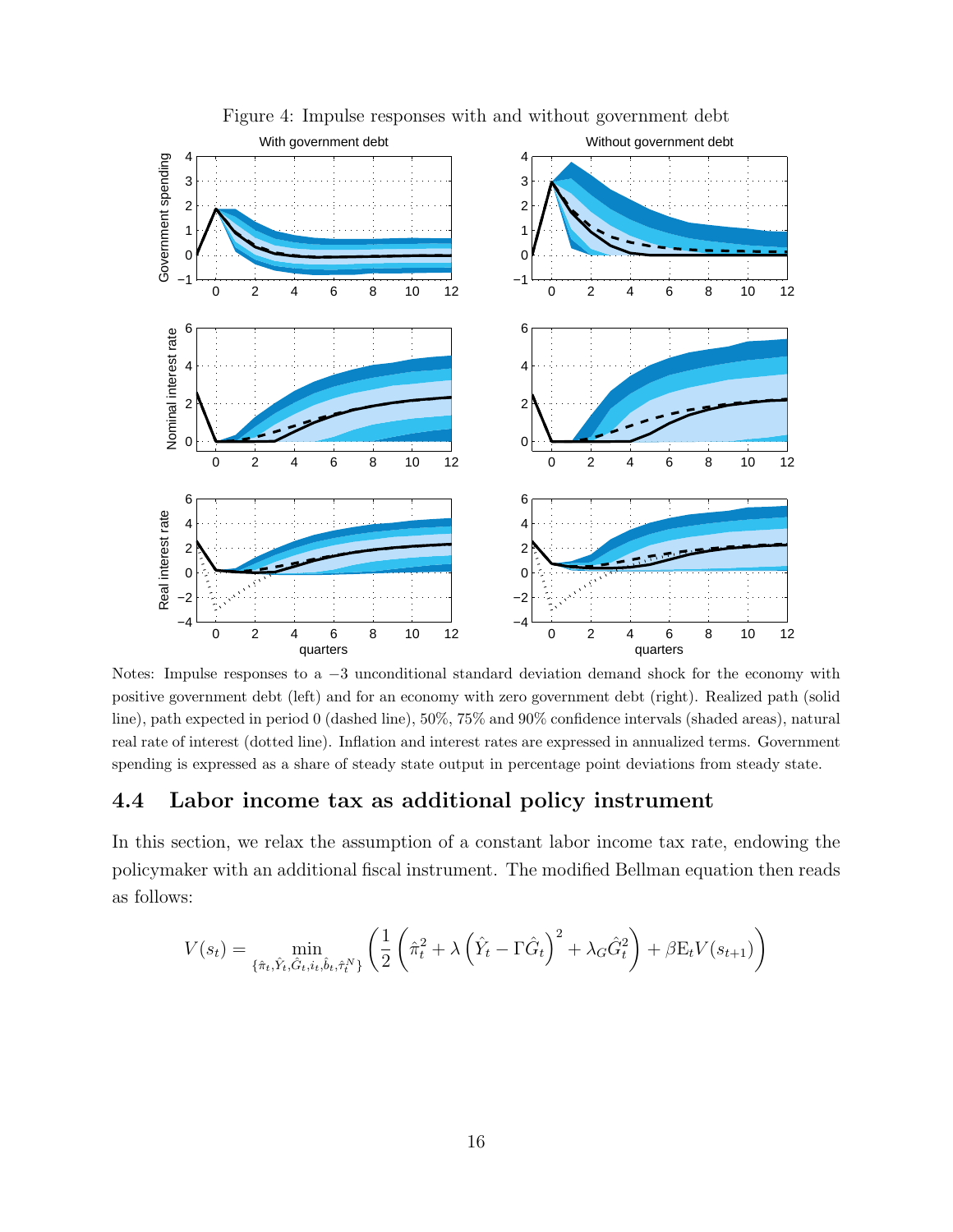

Figure 5: Impulse responses with and without government debt

Notes: Impulse responses to a *−*3 unconditional standard deviation demand shock for the economy with positive government debt (left) and for an economy with zero government debt (right). Realized path (solid line), path expected in period 0 (dashed line), 50%, 75% and 90% confidence intervals (shaded areas). Inflation and interest rates are expressed in annualized terms. Government debt is expressed as a share of annualized steady state output in percentage point deviations from steady state.

subject to

$$
\hat{\pi}_t = \beta \mathbf{E}_t \hat{\pi}(s_{t+1}) + \kappa \left( \hat{Y}_t - \Gamma \hat{G}_t + \frac{(\sigma + \eta)^{-1}}{1 - \tau^N} \hat{\tau}_t^N \right)
$$
\n
$$
\hat{Y}_t = \hat{G}_t + \mathbf{E}_t \hat{Y}(s_{t+1}) - \mathbf{E}_t \hat{G}(s_{t+1}) - \frac{1}{\sigma} (i_t - \mathbf{E}_t \hat{\pi}(s_{t+1}) - r^*) + d_t
$$
\n
$$
\hat{b}_t = \frac{1}{\beta} \left( \hat{b}_{t-1} - \frac{b}{Y} \hat{\pi}_t + \left( 1 + \tau^C + \frac{1 + \tau^C}{1 - \tau^N} \tau^N \sigma \right) \hat{G}_t - \left( \tau^C + \frac{1 + \tau^C}{1 - \tau^N} \tau^N \left( 1 + \sigma + \eta \right) \right) \hat{Y}_t
$$
\n
$$
-\frac{1 + \tau^C}{(1 - \tau^N)^2} \hat{\tau}_t^N \right) + \frac{b}{Y} (i_t - r^*)
$$
\n
$$
i_t \geq 0,
$$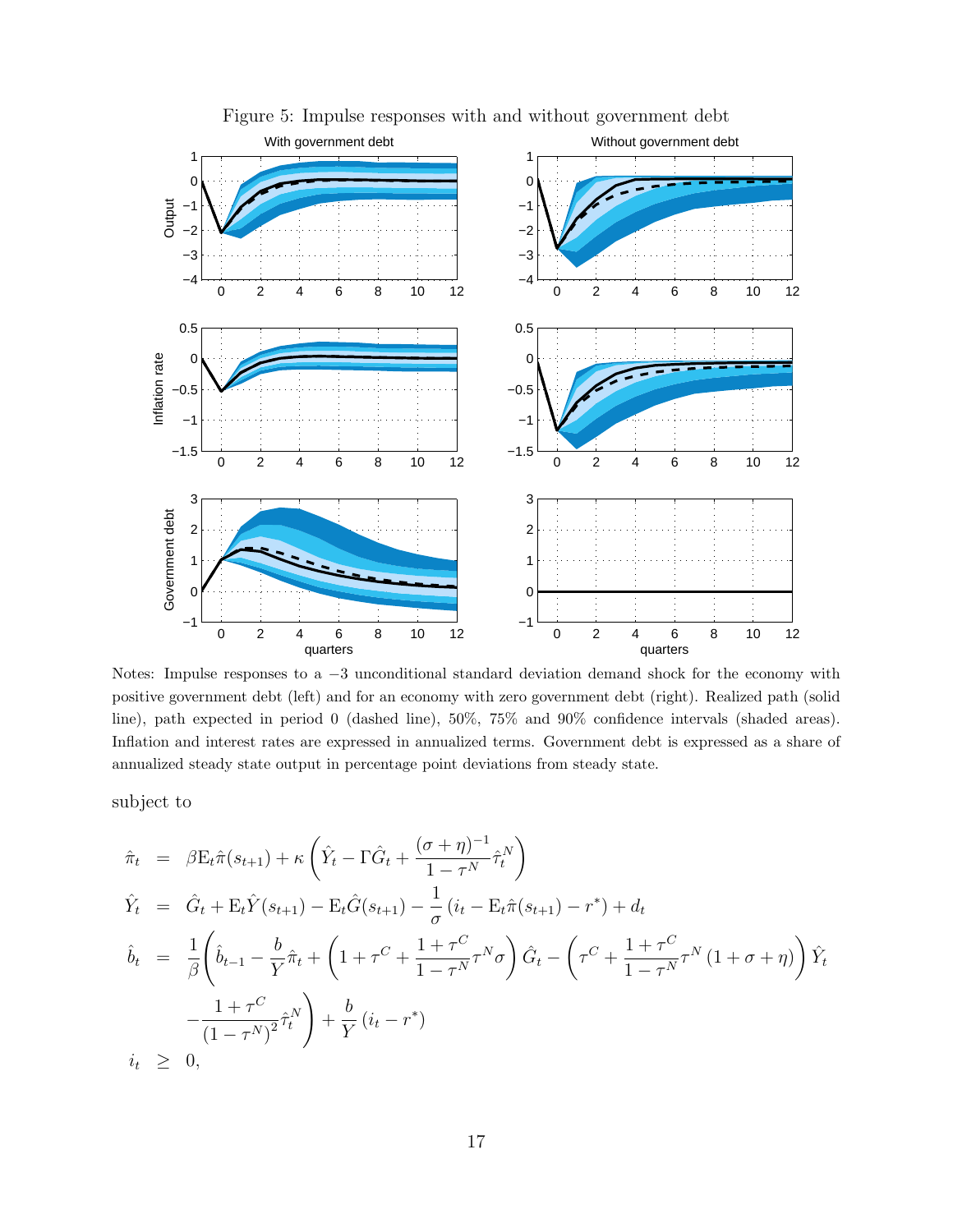and the law of motion for the demand shock (7), where  $\hat{\tau}_t^N = \tau_t^N - \tau^N$ . All parameters are defined as before. The first-order optimality conditions are provided in the Appendix.



Figure 6: Impulse responses - variable labor income tax rate

Notes: Impulse responses to a *−*3 unconditional standard deviation demand shock. Realized path (solid line), path expected in period 0 (dashed line), 50%, 75% and 90% confidence intervals (shaded areas), natural real rate of interest (dotted line). Inflation and interest rates are expressed in annualized terms. Government debt/spending is expressed as a share of annualized/quarterly steady state output in percentage point deviations from the respective steady state ratio. Labor income tax rate is expressed in percentage point deviation from its steady state level.

Figure 6 displays impulse responses to a negative demand shock that drives the economy into a liquidity trap.<sup>8</sup> Upon occurrence of the shock, the labor income tax rate is initially lowered considerably and then raised above its steady state level in subsequent periods, before gradually returning to its long-run level. The responses of the real interest rate and government spending are similar to those in the baseline setup. Government debt increases, starting however from a higher stochastic steady state than in the baseline model. While

<sup>&</sup>lt;sup>8</sup>We again set  $\sigma = 3^{-1}/(1 - G/Y)$  and  $\omega = 3^{-1}/(G/Y)$ , since the model with variable labor income tax rate could not be solved for the baseline calibration.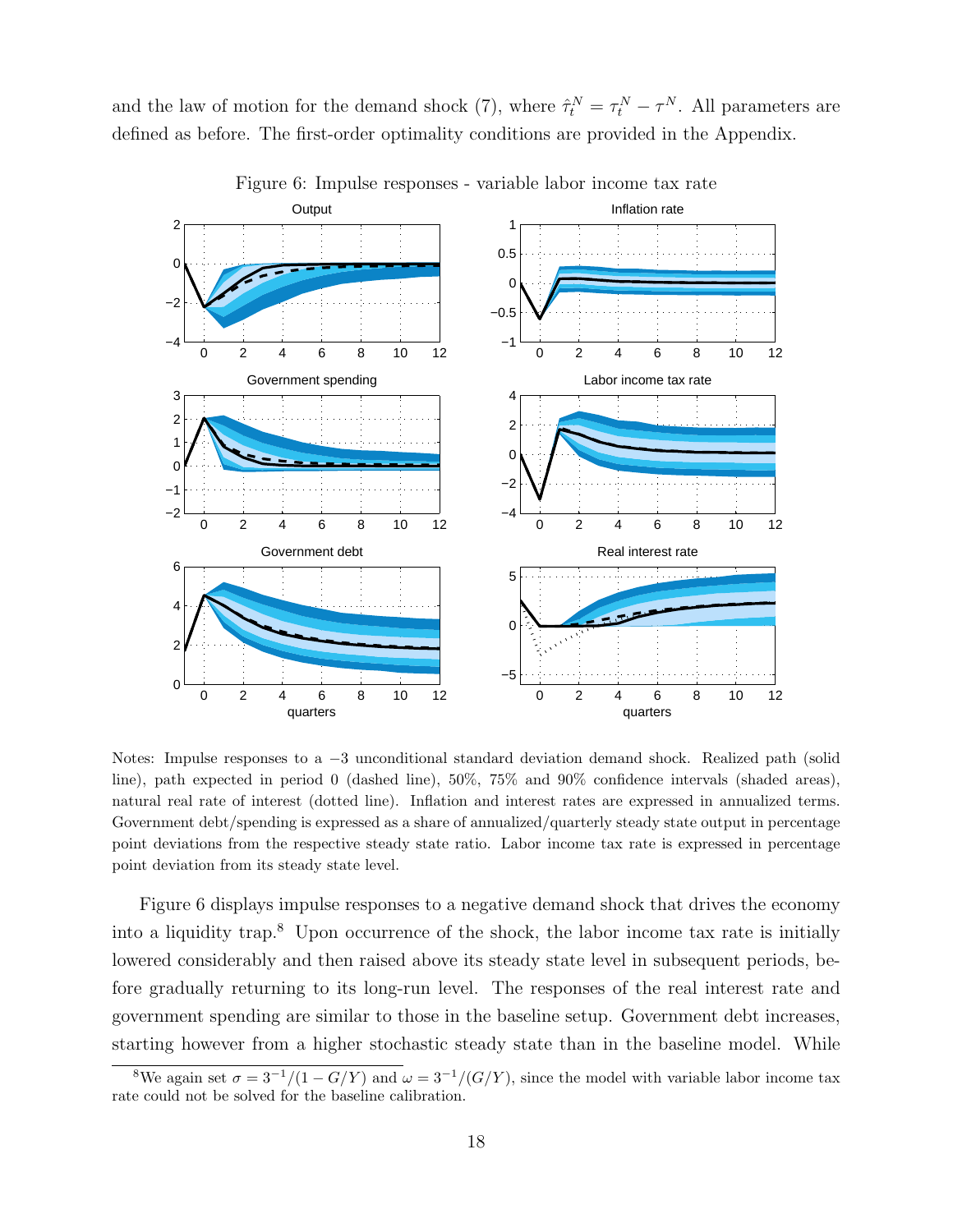agents continue to attach a positive probability to positive future inflation rates, they now do not attach much weight on the possibility of future output being above target.

To understand how the additional policy instrument affects the optimal policy mix and stabilization outcomes, Figure 7 displays equilibrium responses to beginning-of-period government debt. We again focus on two alternative realizations of the demand shock,  $d = 0$ (solid line) and *d* = *−*3 unconditional standard deviations (dashed line).



Figure 7: Equilibrium responses to previous period's government debt - variable labor income tax rate

Notes: Equilibrium responses to beginning-of-period government debt. The demand shock is either set equal to zero (solid line) or to *−*3 unconditional standard deviations (dashed line). Inflation and interest rates are expressed in annualized terms. Government debt/spending is expressed as a share of annualized/quarterly steady state output in percentage point deviations from the respective steady state ratio. Labor income tax rate is expressed in percentage point deviation from its steady state level.

There are several important differences to the case with constant tax rates. First, the equilibrium responses of the end-of-period government debt to beginning-of-period debt are almost flat. In addition, also government spending and the interest rate vary much less with outstanding government debt than in the baseline setup. Instead, the labor income tax rate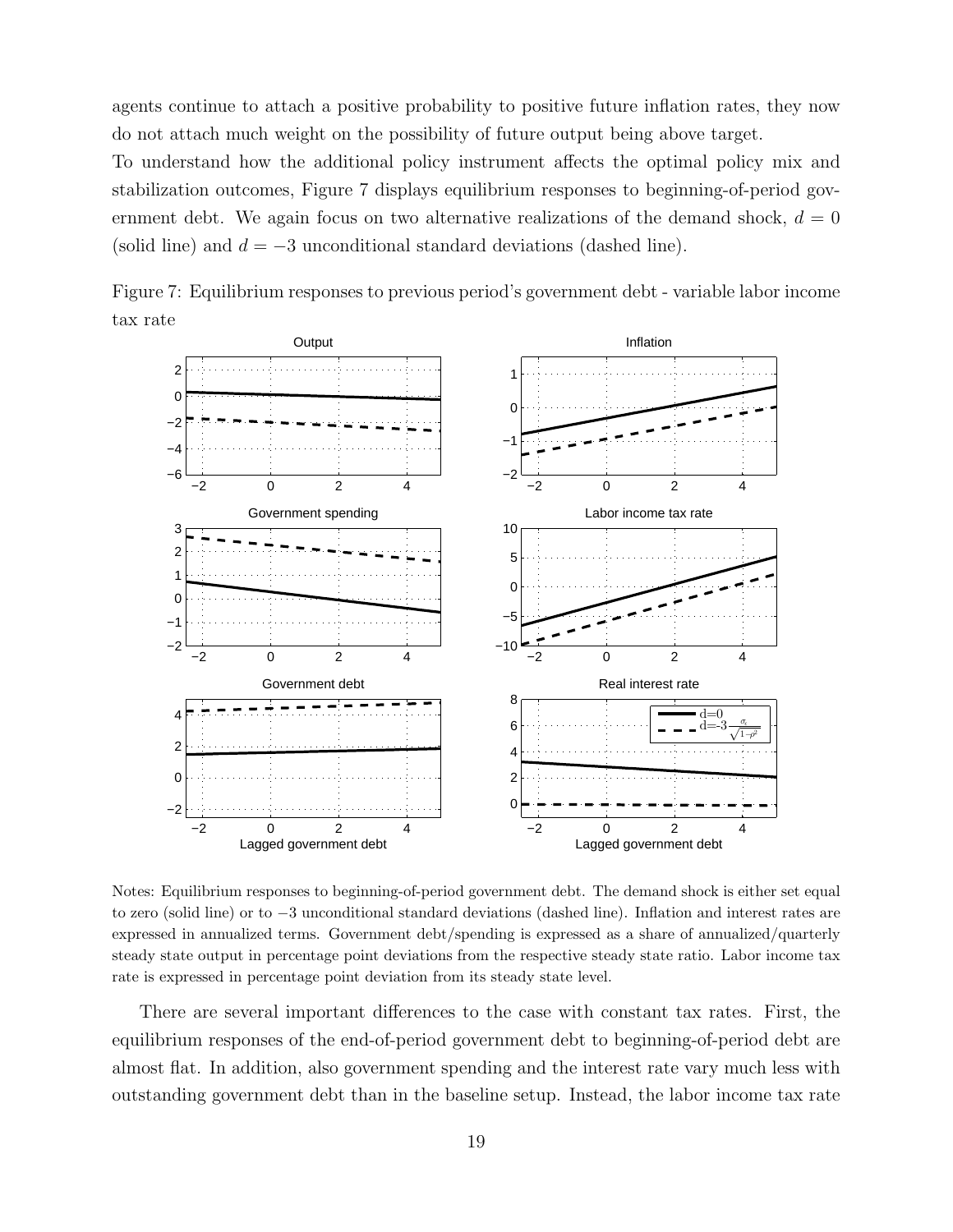now becomes strongly increasing in beginning-of-period debt. Essentially, the policymaker uses the labor income tax rate to implement the desired level of government debt. For given beginning-of-period government debt, the optimal amount of debt is higher when there is a negative demand shock, and hence the optimal tax rate is lower. Since the labor tax rate affects marginal costs, the inflation rate is also increasing in the government debt level. In contrast, output is now slightly decreasing in the debt level, and remains always close to its target level as long as the economy is not in a liquidity trap. Since the policymaker can always use the labor income tax rate to achieve the desired government debt level, there is now a much weaker link between the current debt level and future monetary policy. Consequently, in case of the large negative demand shock the equilibrium response of the real interest rate is essentially flat. In this respect, the use of the labor income tax rate as an additional policy instrument reduces the amount of history dependence in monetary policy.

## **5 Conclusion**

How does the need to preserve government debt sustainability affect the optimal, timeconsistent monetary and fiscal policy response to a liquidity trap? We address this question using a small, stochastic New Keynesian model with a zero bound on nominal interest rates and focusing on two policy instruments, the short-term nominal interest rate and government spending financed by non-state-contingent, nominal government bonds. Under the optimal time-consistent policy mix, government spending is a decreasing function of the level of outstanding government debt. Whereas in models with freely adjusting lump-sum taxes it is optimal for a discretionary policymaker to raise government spending in a liquidity trap, in our model a high government debt level might force the policymaker to lower government spending despite a binding zero bound. At the same time, the monetary policy stance becomes overall more expansionary the higher the level of government debt. Crucially, the real interest rate keeps declining as a function of government debt when the nominal interest rate is constrained by the zero bound. Hence, the lack of fiscal stimulus in a liquidity trap characterized by a high government debt burden is compensated by a more accommodative nominal interest rate policy in the future.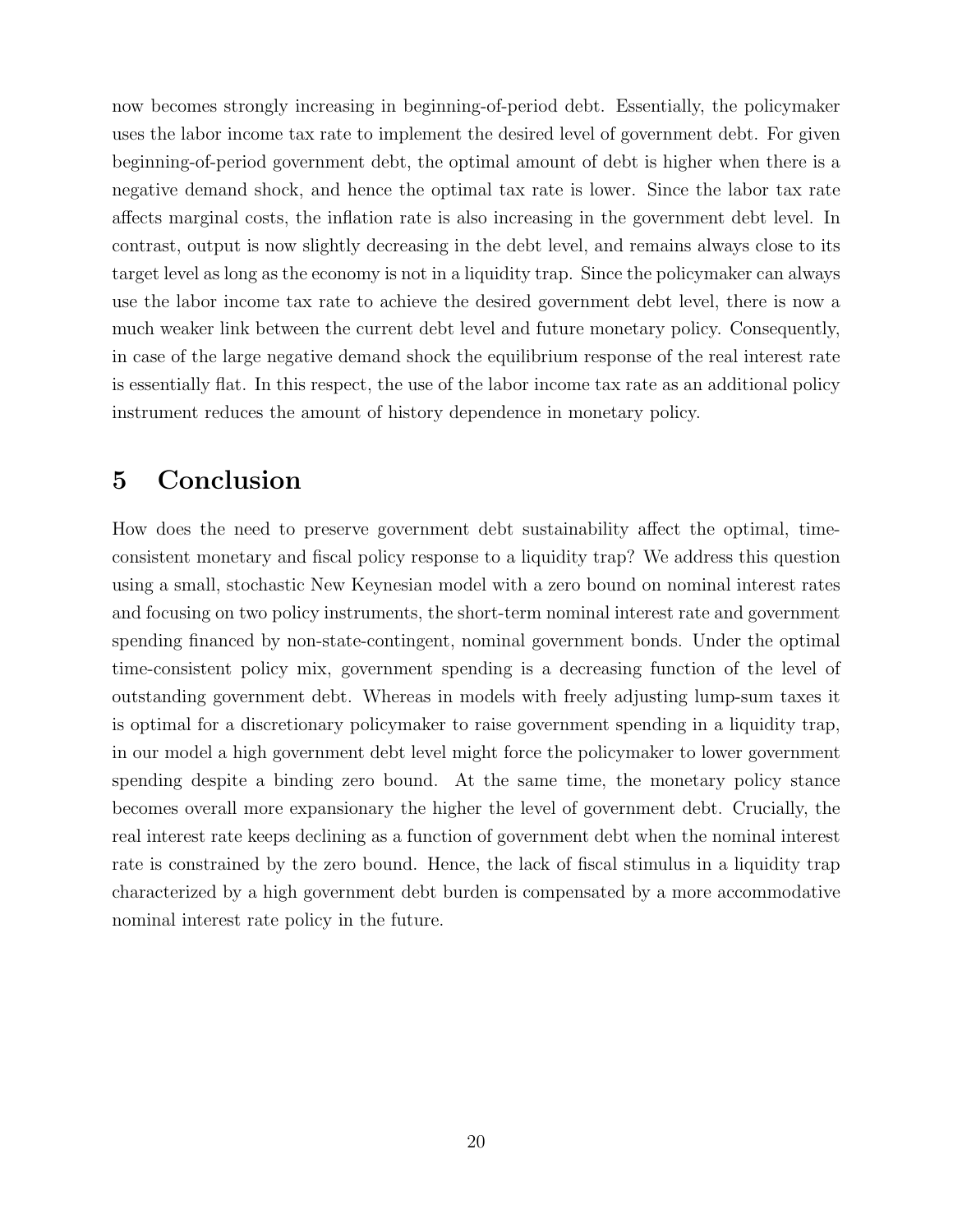## **Appendix**

## **A Sensitivity analysis**

In this section, we investigate the sensitivity of results with respect to preference parameters, the degree of price stickiness and the choice of the steady state debt-to-output ratio. First, we consider how the intertemporal elasticity of substitution in private and public spending affects stabilization policies and outcomes in a liquidity trap. Figure 8 shows impulse responses for the baseline calibration and for the case of somewhat higher intertemporal elasticities,  $\sigma = 3^{-1}/(1 - G/Y)$  and  $\omega = 3^{-1}/(G/Y)$ . The change in  $\sigma$  increases the interest



Figure 8: Impulse responses for alternative intertemporal elasticities of substitution

Notes: Impulse responses to a *−*3 unconditional standard deviation demand shock for the baseline calibration (solid line) and in case of higher intertemporal elasticities of substitution (dashed line). Inflation and interest rates are expressed in annualized terms. Government debt/spending is expressed as a share of annualized/quarterly steady state output in percentage point deviations from the respective steady state ratio.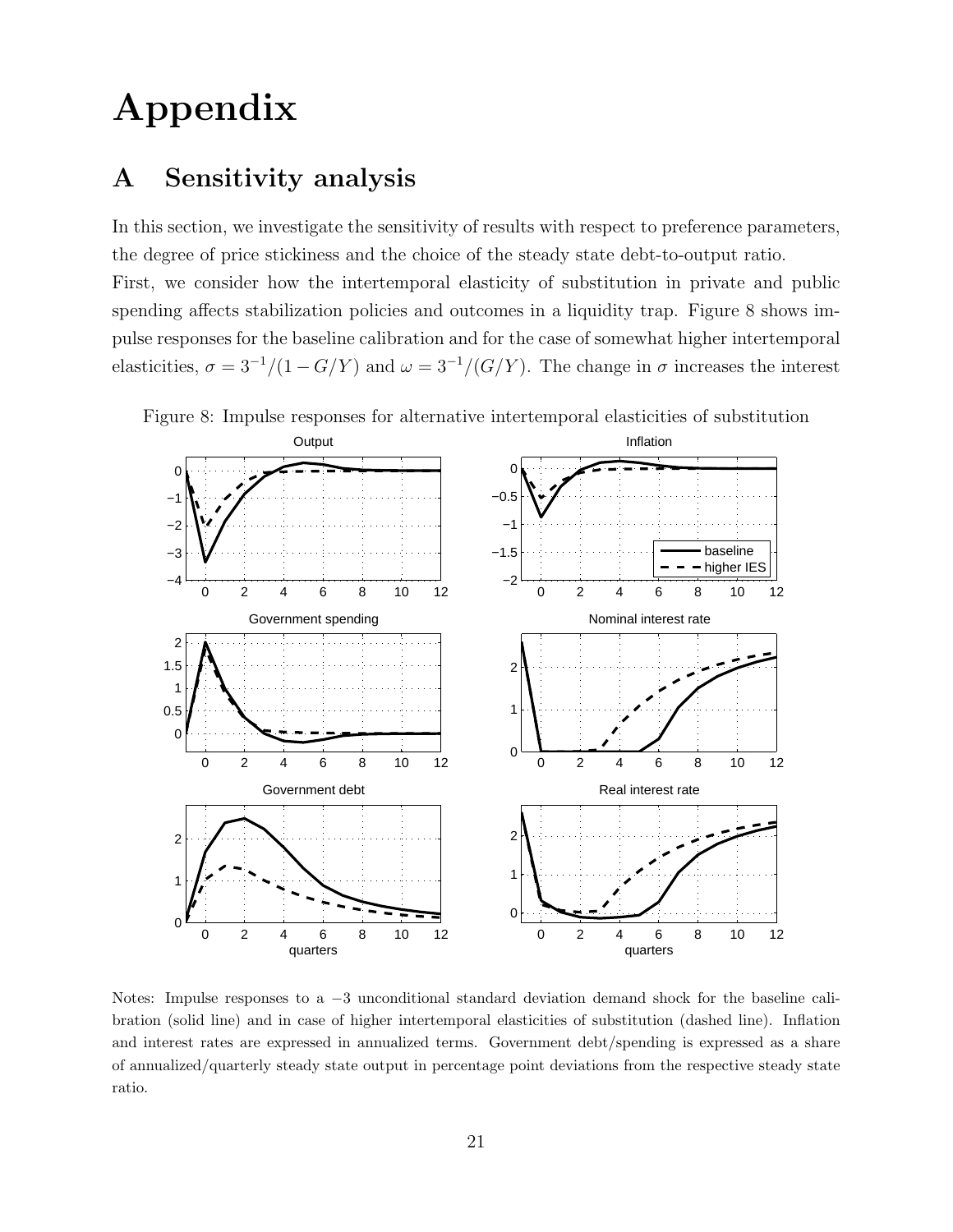elasticity of aggregate demand, rendering monetary policy more effective in stabilizing output and inflation than under the baseline calibration. Consequently, we observe smaller declines of output and inflation. Government debt increases by less so that no fiscal retrenchment is necessary to stabilize the economy, and output and inflation do not overshoot their target levels.

Figure 9 shows impulse responses for two alternative degrees of price stickiness, the baseline case with a Calvo parameter of  $\alpha = 0.66$  (solid line) and an alternative case with more price rigidities,  $\alpha = 0.75$  (dashed line). The policy responses for the two calibrations are very



Figure 9: Impulse responses for alternative degrees of price stickiness

Notes: Impulse responses to a *−*3 unconditional standard deviation demand shock for the baseline calibration (solid line) and for a higher degree of price stickiness of  $\alpha = 0.75$  (dashed line). Inflation and interest rates are expressed in annualized terms. Government debt/spending is expressed as a share of annualized/quarterly steady state output in percentage point deviations from the respective steady state ratio.

similar. In case of a higher degree of price stickiness, however, inflation is less responsive to variations in current real activity so that the initial drop in the inflation rate as well as the subsequent upswing are more muted than under the baseline calibration.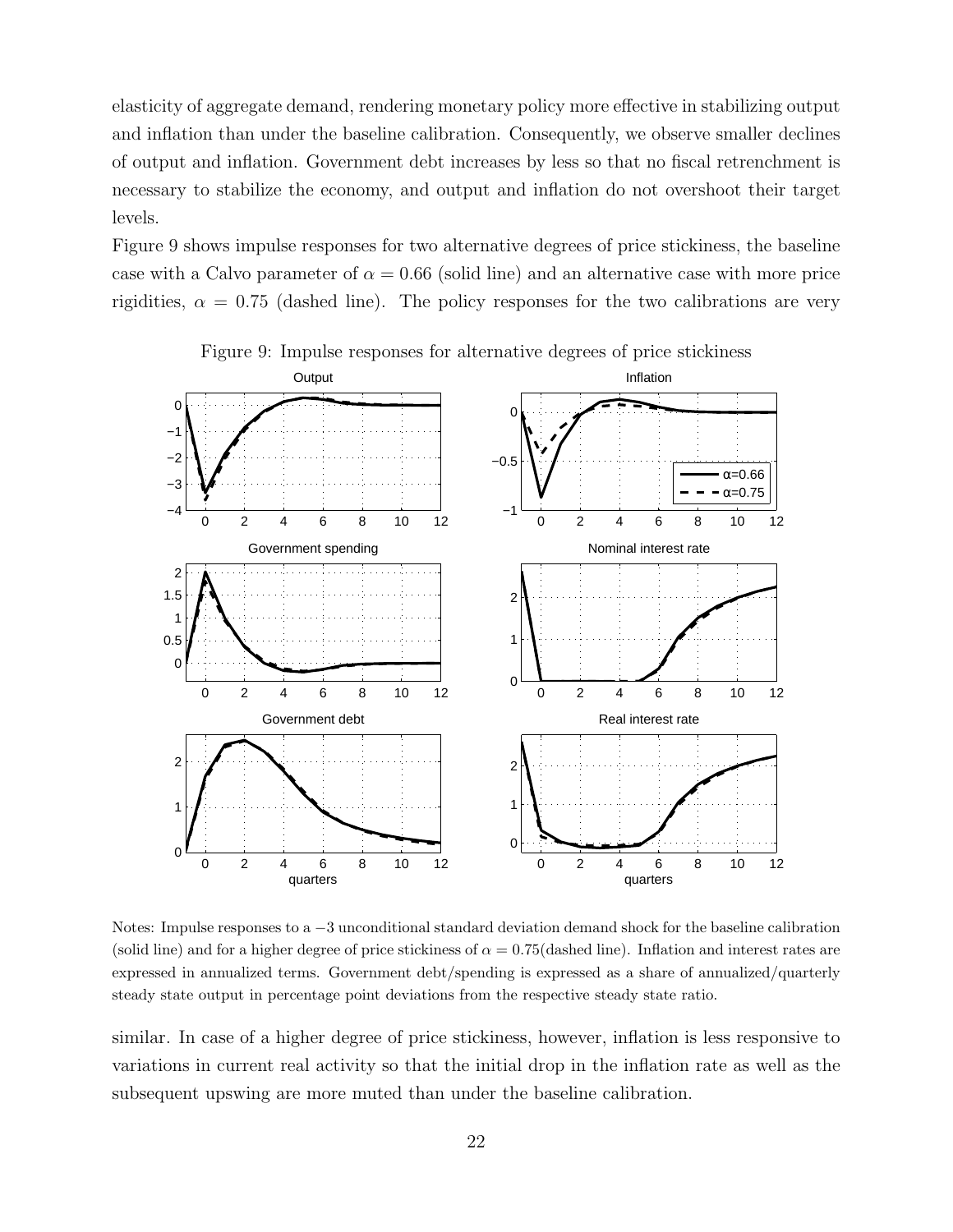Finally, Figure 10 compares impulse responses for the baseline calibration to the case of a lower (30%) and a higher (65%) steady state government debt-to-output ratio. The higher



Figure 10: Impulse responses for alternative steady state government debt ratios

Notes: Impulse responses to a *−*3 unconditional standard deviation demand shock in case of steady state debt-to-output ratios of 30% (dashed lines), 50% (solid lines) and 65% (dashed-dotted lines). Inflation and interest rates are expressed in annualized terms. Government debt/spending is expressed as a share of annualized/quarterly steady state output in percentage point deviations from the respective steady state ratio.

the steady state debt ratio, the more leverage do changes in the nominal interest rate have over the government's interest rate payments. Hence, in case of the low steady state debt ratio, monetary policy is less effective in stabilizing government debt and therefore keeps nominal interest rates low for longer than in the baseline case. At the same time, fiscal policy is less expansionary and engages in a stronger subsequent retrenchment in order to stabilize government debt and to mitigate the boost in future output and inflation. Nevertheless, output and inflation decline less on impact than in the baseline case. Conversely, in the case of the high steady state government debt-to-output ratio the policymaker imple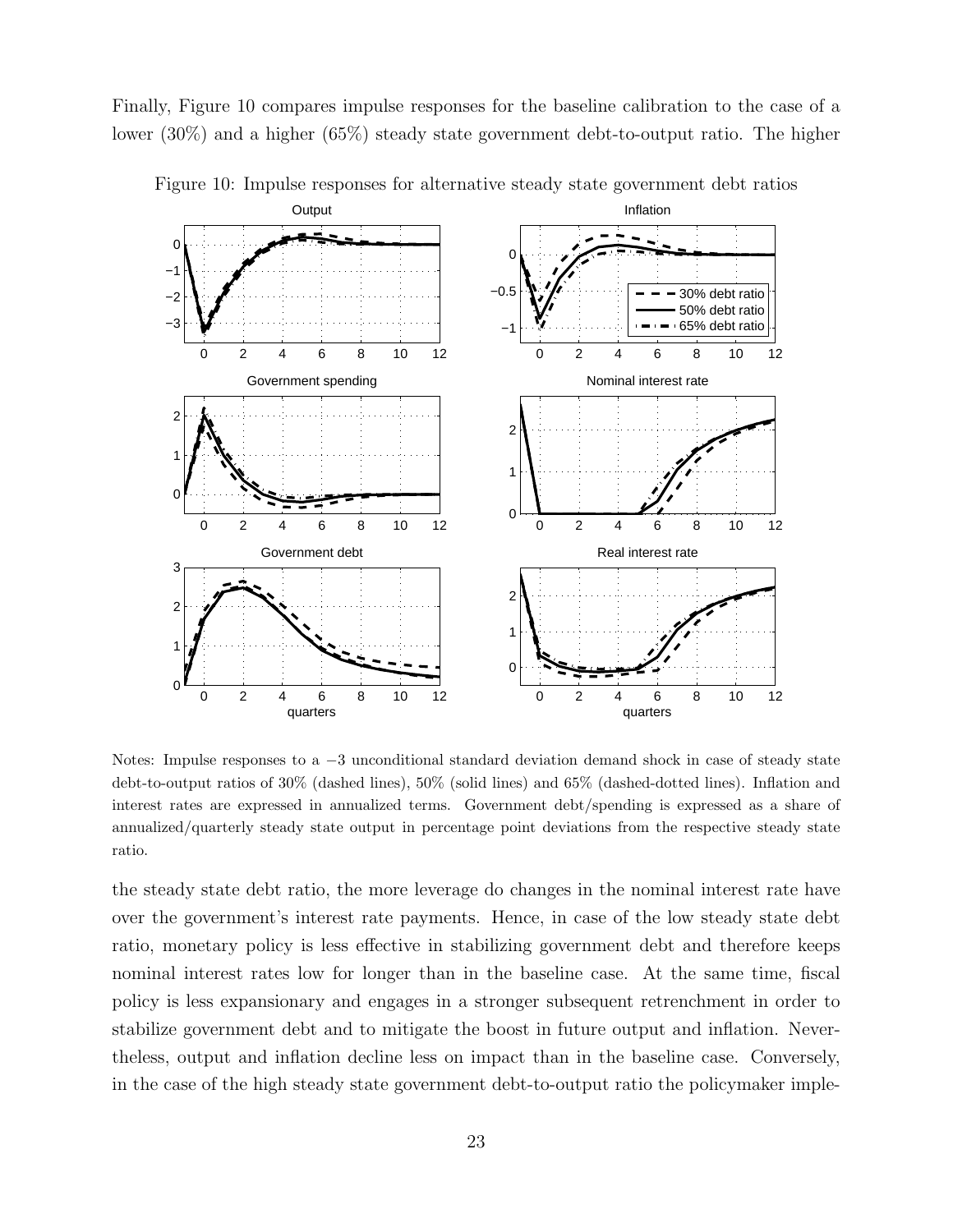ments a bigger spending stimulus but keeps monetary policy less accommodative, resulting in somewhat larger drops in output and inflation.

## **B Numerical algorithm**

Let  $Z = \begin{bmatrix} \hat{\pi} & \hat{Y} & \hat{G} & i \end{bmatrix}^{\prime}$  and  $\tilde{Z} = \begin{bmatrix} \hat{\pi} & \hat{Y} & \hat{G} & \Phi^b \end{bmatrix}^{\prime}$ . We approximate *Z* by a linear combination of *n* basis functions  $\psi_j$ ,  $j = 1, ..., n$ . In matrix notation

$$
Z\left(d,\hat{b}_{-1}\right) \approx C\Psi\left(d,\hat{b}_{-1}\right),\tag{B.1}
$$

where

$$
C = \begin{pmatrix} c_1^{\pi} & \cdots & c_n^{\pi} \\ c_1^{Y} & \cdots & c_n^{Y} \\ c_1^{G} & \cdots & c_n^{G} \\ c_1^{i} & \cdots & c_n^{i} \\ c_1^{\Phi} & \cdots & c_n^{\Phi} \end{pmatrix}, \qquad \Psi\left(d, \hat{b}_{-1}\right) = \begin{pmatrix} \psi_1\left(d, \hat{b}_{-1}\right) \\ \vdots \\ \psi_n\left(d, \hat{b}_{-1}\right) \end{pmatrix}.
$$

The coefficients  $c_j^h$ ,  $j = 1, 2, ..., n$ ;  $h \in {\pi, Y, G, i, \Phi}$ , are set such that (B.1) holds exactly at *n* selected collocation nodes

$$
Z\left(X_{(k,:)}\right) = C\Psi\left(X_{(k,:)}\right),\tag{B.2}
$$

for  $k = 1, ..., n$ , where

$$
X = \left[ \begin{array}{c} \left( \iota_b \otimes \bar{d} \right)' \\ \left( \bar{b}_{-1} \otimes \iota_d \right)' \end{array} \right]'
$$

is a  $n \times 2$  matrix, and  $X_{(k,:)}$  refers to the elements in row k of matrix X.  $\iota_p$  is a column vector of ones with length  $n_p$ ,  $p \in \{d, b\}$ . The column vectors  $\overline{d}$  and  $\overline{b}_{-1}$  contain the grid points of the demand shock and lagged government debt, respectively. The vectors have length *np*. It holds  $n = n_d \cdot n_b$ .

The iterative solution algorithm is based on two nested loops: one outer loop (counter  $s_1$ ) targeted at the convergence of the derivatives of the expectations functions and an inner loop (counter *s*2) seeking convergence of policy function coefficients. The algorithm then works as follows:

- 1. At the initial iteration step, we start with a guess for the coefficient matrix  $C^{(0,0)}$  and for the partial derivatives of the expectation functions  $\frac{\partial \mathbf{E} \hat{\pi}}{\partial \hat{b}}$ (0) *, ∂*E*Y*ˆ *∂*ˆ*b*  $\frac{\partial E \hat{G}}{\partial \hat{i}}$ *∂*ˆ*b*  $^{(0)}$ .
- 2. At iteration step *s*<sup>1</sup> of the **outer loop**, we proceed as follows.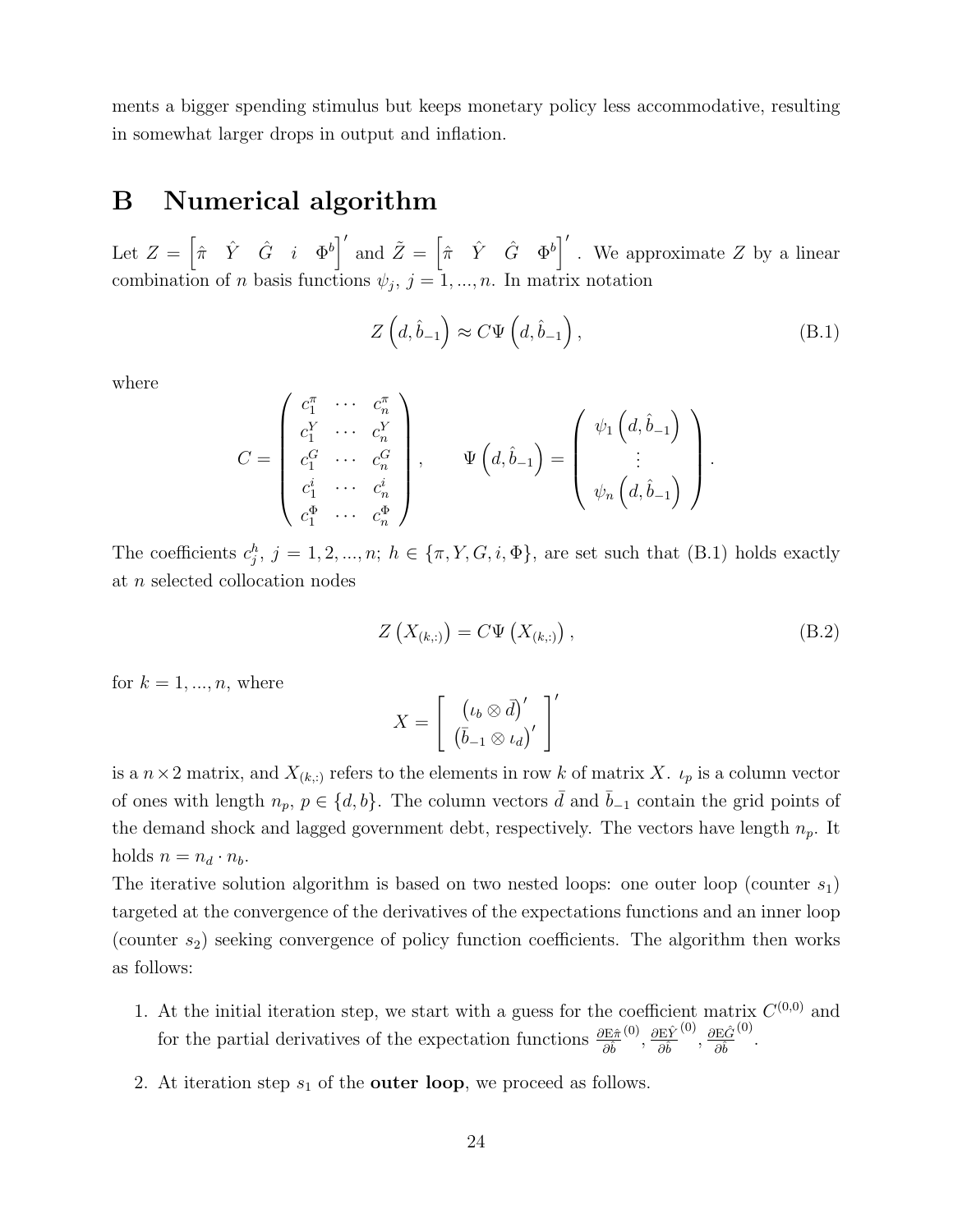(a) At iteration step  $s_2$  of the **inner loop**, we use the guess  $C^{(s_1,s_2)}$  to determine the level of government debt  $\hat{b}$  at the *n* collocation nodes. Using the budget constraint:

$$
\hat{b}^{(s_1,s_2)}(X_{(k,:)}) = \frac{1}{\beta} \left( X_{(k,2)} - \frac{b}{Y} C_{(1,:)}^{(s_1,s_2)} \Psi(X_{(k,:)}) \right.\n+ \left( 1 + \tau^C + \frac{1 + \tau^C}{1 - \tau^N} \tau^N \sigma \right) C_{(3,:)}^{(s_1,s_2)} \Psi(X_{(k,:)}) \n- \left( \tau^C + \frac{1 + \tau^C}{1 - \tau^N} \tau^N (1 + \sigma + \eta) \right) C_{(2,:)}^{(s_1,s_2)} \Psi(X_{(k,:)}) \n+ \frac{b}{Y} \left( C_{(4,:)}^{(s_1,s_2)} \Psi(X_{(k,:)}) - r^* \right),
$$

for  $k = 1, ..., n$ .

(b) Next, we update the expectation functions:

$$
\begin{array}{lll}\n\mathbf{E}\hat{\pi}^{(s_1,s_2)}\left(X_{(k,:)}\right) & = & \sum_{l=1}^m \varpi_l C_{(1,:)}^{(s_1,s_2)} \Psi\left(\rho X_{(k,1)} + \epsilon_{(l)}, \hat{b}^{(s_1,s_2)}\left(X_{(k,:)}\right)\right) \\
\mathbf{E}\hat{Y}^{(s_1,s_2)}\left(X_{(k,:)}\right) & = & \sum_{l=1}^m \varpi_l C_{(2,:)}^{(s_1,s_2)} \Psi\left(\rho X_{(k,1)} + \epsilon_{(l)}, \hat{b}^{(s_1,s_2)}\left(X_{(k,:)}\right)\right) \\
\mathbf{E}\hat{G}^{(s_1,s_2)}\left(X_{(k,:)}\right) & = & \sum_{l=1}^m \varpi_l C_{(3,:)}^{(s_1,s_2)} \Psi\left(\rho X_{(k,1)} + \epsilon_{(l)}, \hat{b}^{(s_1,s_2)}\left(X_{(k,:)}\right)\right) \\
\mathbf{E}\hat{\Phi}^{b(s_1,s_2)}\left(X_{(k,:)}\right) & = & \sum_{l=1}^m \varpi_l C_{(5,:)}^{(s_1,s_2)} \Psi\left(\rho X_{(k,1)} + \epsilon_{(l)}, \hat{b}^{(s_1,s_2)}\left(X_{(k,:)}\right)\right),\n\end{array}
$$

for  $k = 1, \ldots, n$ . A Gaussian quadrature scheme is used to discretize the normally distributed random variable, where  $\epsilon$  is a vector of quadrature nodes with length *m* and  $\varpi$  is a vector of length *m* containing the weights.

(c) Assuming first, that the zero bound is not binding at any collocation node, the optimality conditions for the discretionary policy regime imply

$$
Z^{(s_1,s_2)}\left(X_{(k,:)}\right) = \left(A^{(s_1)}\left(X_{(k,:)}\right)\right)^{-1} \cdot B + \left(A^{(s_1)}\left(X_{(k,:)}\right)\right)^{-1} \cdot F \cdot \mathbb{E}\tilde{Z}^{(s_1,s_2)}\left(X_{(k,:)}\right) + \left(A^{(s_1)}\left(X_{(k,:)}\right)\right)^{-1} \cdot D \cdot X_{(k,1)},
$$
\n(B.3)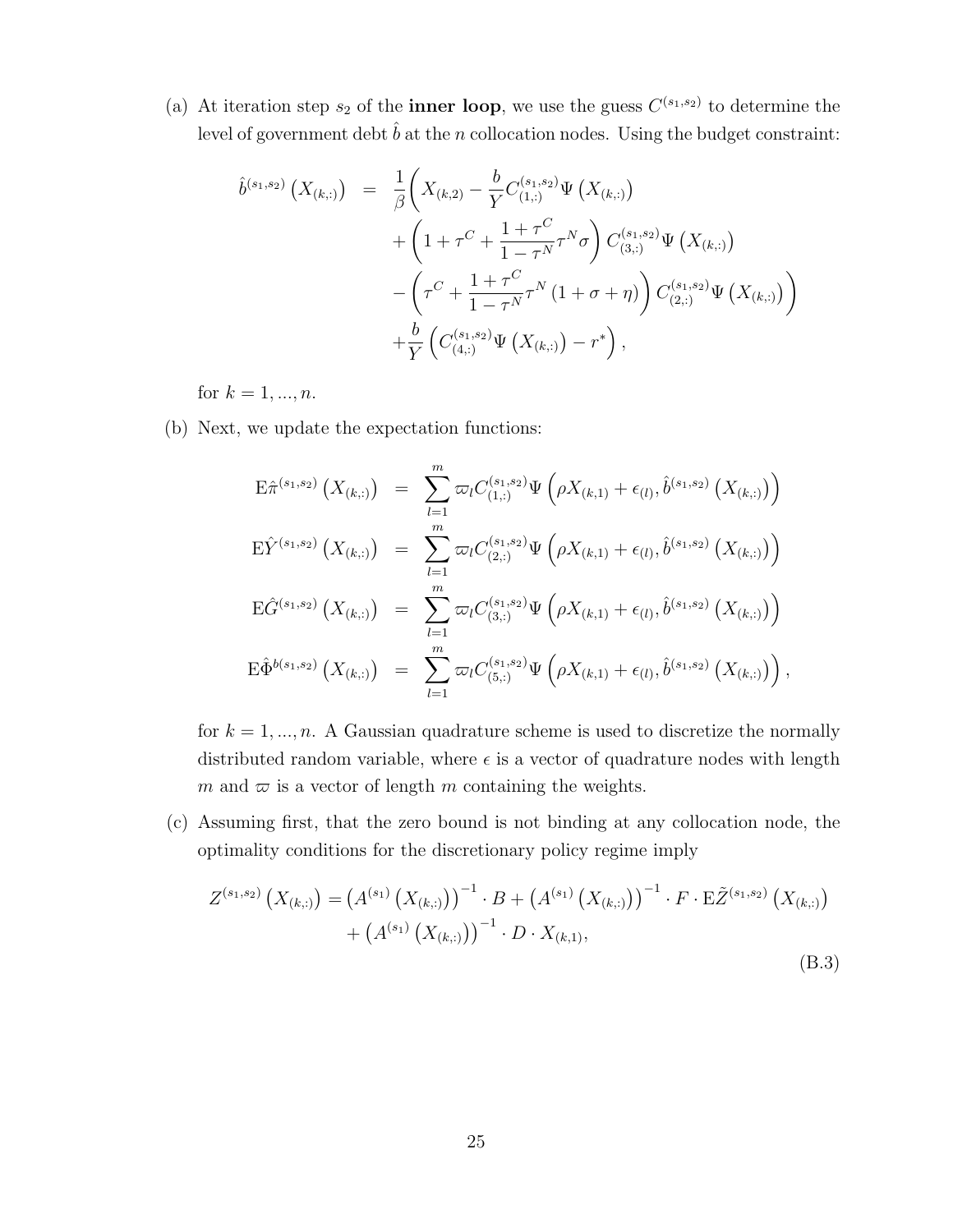for  $k = 1, ..., n$ , where

$$
A_k^{(s_1)} = \left(\begin{array}{cccc} 1 & -\kappa & \kappa \Gamma & 0 & 0 \\ 0 & 1 & -1 & 1/\sigma & 0 \\ \kappa & \lambda & -\lambda \Gamma & 0 & a_{35} \\ 0 & 0 & 1 & 0 & a_{45} \\ -\Omega_{2k}^{(s_1)} & 0 & 0 & 0 & \Omega_{1k}^{(s_1)} \end{array}\right),
$$

where

$$
a_{35} = -\left(\frac{\kappa}{\beta} + \sigma\right) \frac{b}{Y} - \frac{1}{\beta} \left(\tau^{C} + \frac{1+\tau^{C}}{1-\tau^{N}} \tau^{N} (1+\sigma + \eta)\right)
$$
  
\n
$$
a_{45} = \frac{1}{\lambda_{G}} \left(\frac{1}{\beta} + (1-\Gamma) \frac{b}{Y} \sigma + \frac{1}{\beta} (1-\Gamma) \tau^{C} - \frac{1}{\beta} \Gamma \frac{1+\tau^{C}}{1-\tau^{N}} \tau^{N}\right)
$$
  
\n
$$
B = \begin{pmatrix} 0 \\ r^{*}/\sigma \\ 0 \\ 0 \\ 0 \end{pmatrix}, \qquad F = \begin{pmatrix} \beta & 0 & 0 & 0 \\ 1/\sigma & 1 & -1 & 0 \\ 0 & 0 & 0 & 0 \\ 0 & 0 & 0 & 0 \\ 0 & 0 & 0 & 1 \end{pmatrix}, \qquad D = \begin{pmatrix} 0 \\ 1 \\ 0 \\ 0 \\ 0 \end{pmatrix},
$$

and

$$
\Omega_{1k}^{(s_1)} \equiv 1 - \sigma \frac{b}{Y} \left( \frac{\partial \mathcal{E} \hat{Y}}{\partial \hat{b}}^{(s_1)} (X_{(k,:)}) - \frac{\partial \mathcal{E} \hat{G}}{\partial \hat{b}}^{(s_1)} (X_{(k,:)}) \right)
$$
  
\n
$$
\Omega_{2k}^{(s_1)} \equiv \beta \frac{\partial \mathcal{E} \hat{\pi}^{(s_1)} (X_{(k,:)})}{\partial \hat{b}} (X_{(k,:)})
$$
  
\n
$$
\Omega_{3k}^{(s_1)} \equiv \frac{\partial \mathcal{E} \hat{Y}}{\partial \hat{b}}^{(s_1)} (X_{(k,:)}) - \frac{\partial \mathcal{E} \hat{G}}{\partial \hat{b}}^{(s_1)} (X_{(k,:)}) + \frac{1}{\sigma} \frac{\partial \mathcal{E} \hat{\pi}^{(s_1)} (X_{(k,:)})}{\partial \hat{b}}.
$$

For those *k* for which the zero lower bound is violated, i.e.  $i^{(s_1,s_2)}(X_{(k,:)}) < 0$ ,  $A^{(s_1)}(X_{(k,:)})$  in (B.3) is replaced by

$$
\widehat{A_k^{(s_1)}} = \begin{pmatrix}\n1 & -\kappa & \kappa \Gamma & 0 & 0 \\
0 & 1 & -1 & 1/\sigma & 0 \\
(1 - \Gamma)\kappa & (1 - \Gamma)\lambda & (\lambda_G - (1 - \Gamma)\lambda \Gamma) & 0 & \widehat{a}_{35} \\
0 & 0 & 0 & 1 & 0 \\
- \Omega_{2k}^{(s_1)} - \kappa \Omega_{3k}^{(s_1)} & -\lambda \Omega_{3k}^{(s_1)} & \lambda \Gamma \Omega_{3k}^{(s_1)} & 0 & \widehat{a}_{55}\n\end{pmatrix},
$$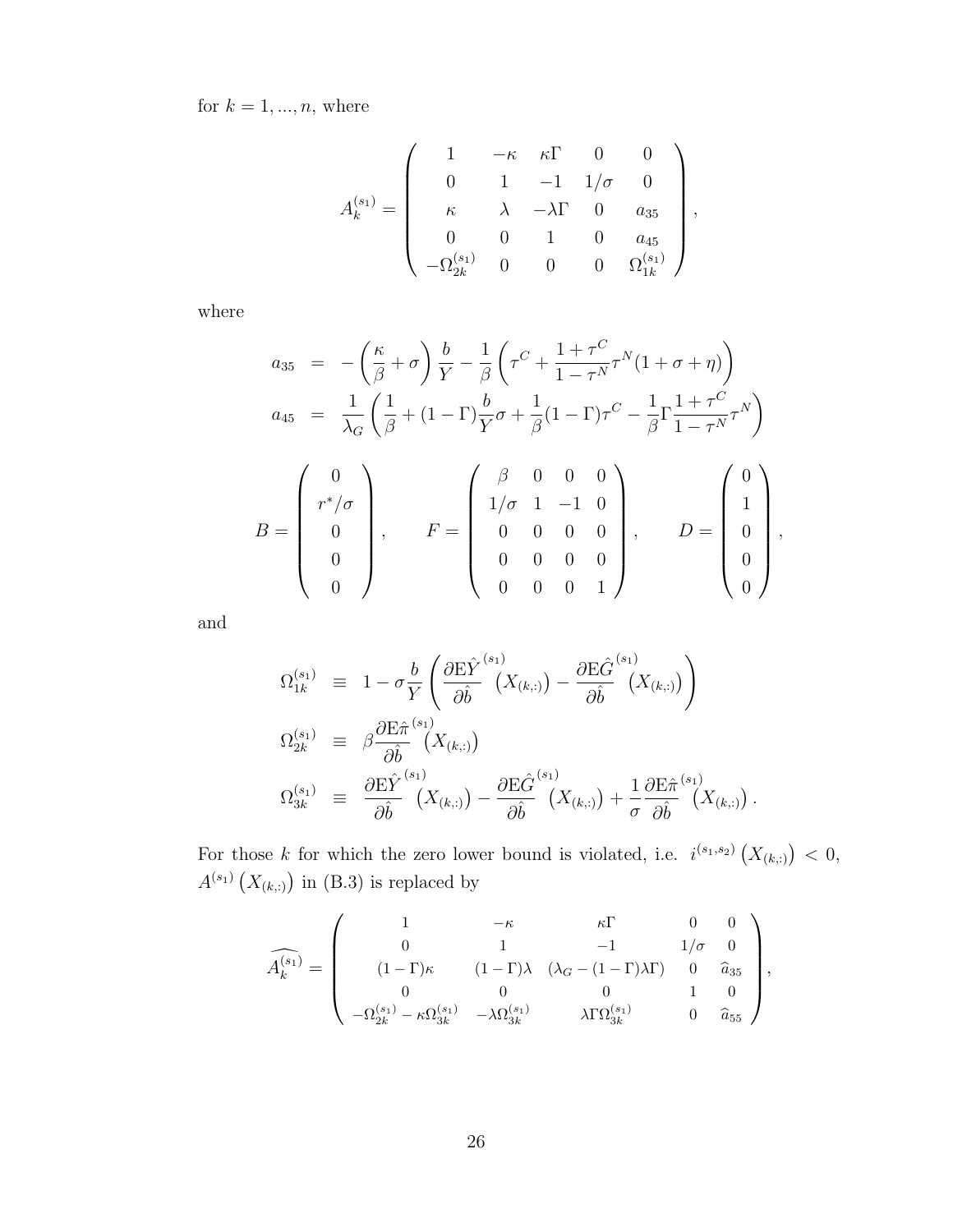where

$$
\begin{array}{rcl}\n\widehat{a}_{35} & = & \frac{1}{\beta} - (1 - \Gamma) \frac{\kappa}{\beta} \frac{b}{Y} - \frac{1}{\beta} (1 + \eta) \frac{1 + \tau^C}{1 - \tau^N} \tau^N \\
\widehat{a}_{55} & = & \Omega_{1k}^{(s_1)} + \left( \frac{b}{Y} \left( \frac{\kappa}{\beta} + \sigma \right) + \frac{1}{\beta} \left( \tau^C + \frac{1 + \tau^C}{1 - \tau^N} \tau^N (1 + \sigma + \eta) \right) \right) \Omega_{3k}^{(s_1)}.\n\end{array}
$$

(d) Let

$$
\bar{C}^{(s_1,s_2+1)} = \left[ Z^{(s_1,s_2)} \left( X_{(1,:)} \right) \quad \cdots \quad Z^{(s_1,s_2)} \left( X_{(n,:)} \right) \right] \Psi \left( X \right)^{-1},
$$

where the element in the *v*th row and *w*th column of the  $n \times n$  matrix  $\Psi(X)$ equals  $\psi_v(X_{(w,:)})$ . For given  $s_1$ , we then update

$$
C^{(s_1, s_2+1)} = \zeta_2 \bar{C}^{(s_1, s_2+1)} + (1 - \zeta_2) C^{(s_1, s_2)},
$$

where  $\zeta_2 \in (0,1]$ , and continue iterating on the inner loop until

$$
\left\|vec\left(\bar{C}^{(s_1,s_2+1)}-C^{(s_1,s_2)}\right)\right\|_{\infty}<\delta.
$$

After convergence of the inner loop, we update the derivatives of the expectations functions with respect to  $\hat{b}$ . Let

$$
\frac{\frac{\partial \mathrm{E} \hat{\pi}}^{(s_1+1)}}{\partial \hat{b}}(X_{(k,:)}) \equiv \sum_{l=1}^m \varpi_l C_{(1,:)}^{(s_1,\bar{s}_2)} \Psi_b \left( \rho X_{(k,1)} + \epsilon_{(l)}, \hat{b}^{(s_1,\bar{s}_2)} (X_{(k,:)}) \right) \n\frac{\partial \mathrm{E} \hat{Y}}{\partial \hat{b}}^{(s_1+1)} (X_{(k,:)}) \equiv \sum_{l=1}^m \varpi_l C_{(2,:)}^{(s_1,\bar{s}_2)} \Psi_b \left( \rho X_{(k,1)} + \epsilon_{(l)}, \hat{b}^{(s_1,\bar{s}_2)} (X_{(k,:)}) \right) \n\frac{\partial \mathrm{E} \hat{G}}{\partial \hat{b}}^{(s_1+1)} (X_{(k,:)}) \equiv \sum_{l=1}^m \varpi_l C_{(3,:)}^{(s_1,\bar{s}_2)} \Psi_b \left( \rho X_{(k,1)} + \epsilon_{(l)}, \hat{b}^{(s_1,\bar{s}_2)} (X_{(k,:)}) \right),
$$

where  $\Psi_b(\cdots)$  represents the first derivative of the basis functions with respect to the second argument  $\hat{b}$ , and  $\bar{s}_2$  represents the last iteration step in the inner loop before convergence. The guess for the partial derivatives of the expectations functions is then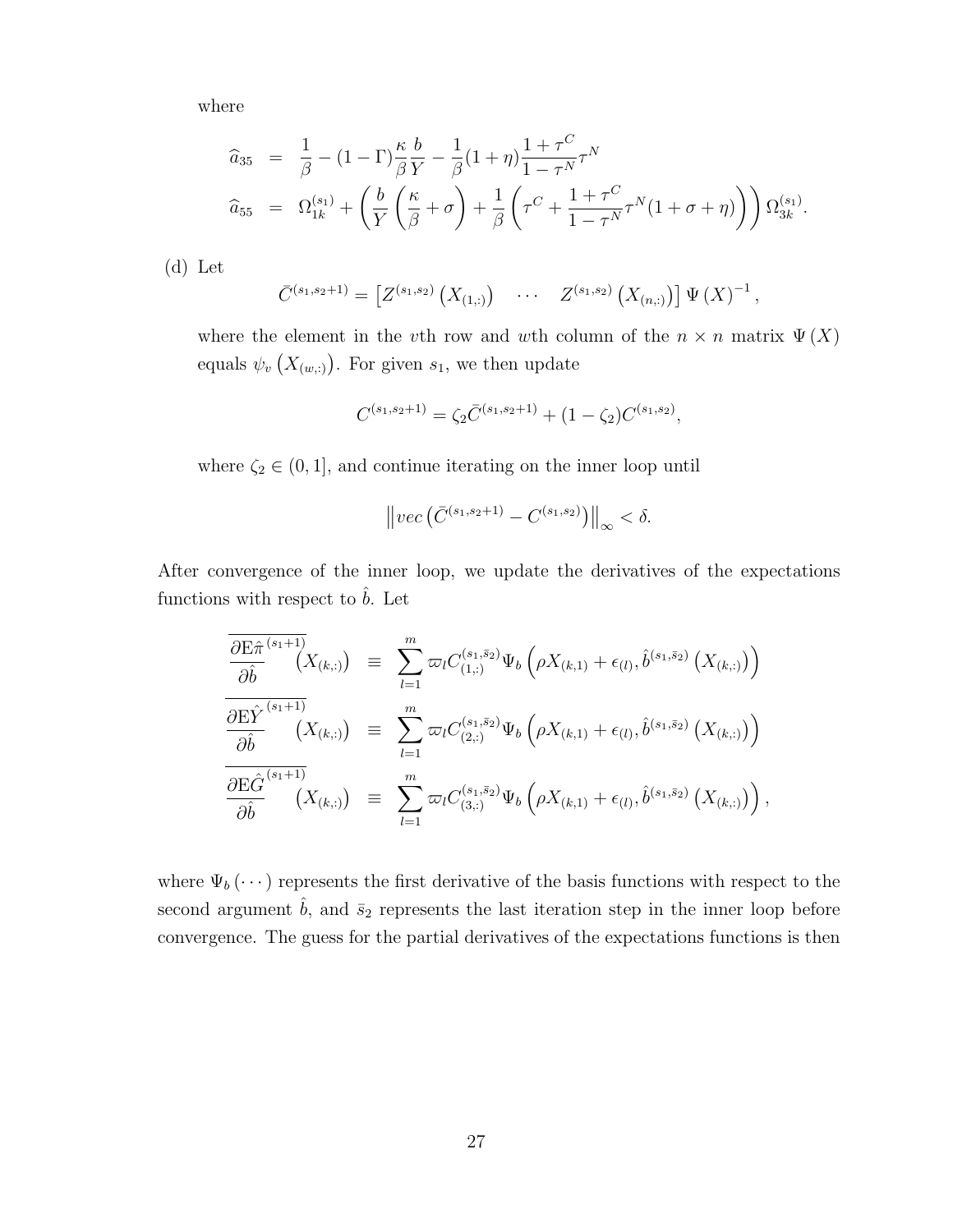updated as follows

$$
\frac{\partial \mathbf{E} \hat{\pi}^{(s_1+1)}}{\partial \hat{b}}(X_{(k,:)}) = \zeta_1 \frac{\partial \mathbf{E} \hat{\pi}^{(s_1+1)}}{\partial \hat{b}}(X_{(k,:)}) + (1 - \zeta_1) \frac{\partial \mathbf{E} \hat{\pi}^{(s_1)}}{\partial \hat{b}}(X_{(k,:)})
$$

$$
\frac{\partial \mathbf{E} \hat{Y}}{\partial \hat{b}}^{(s_1+1)}(X_{(k,:)}) = \zeta_1 \frac{\partial \mathbf{E} \hat{Y}}{\partial \hat{b}}^{(s_1+1)}(X_{(k,:)}) + (1 - \zeta_1) \frac{\partial \mathbf{E} \hat{Y}}{\partial \hat{b}}^{(s_1)}(X_{(k,:)})
$$

$$
\frac{\partial \mathbf{E} \hat{G}}{\partial \hat{b}}^{(s_1+1)}(X_{(k,:)}) = \zeta_1 \frac{\partial \mathbf{E} \hat{G}}{\partial \hat{b}}^{(s_1+1)}(X_{(k,:)}) + (1 - \zeta_1) \frac{\partial \mathbf{E} \hat{G}}{\partial \hat{b}}^{(s_1)}(X_{(k,:)}),
$$

for  $k = 1, ..., n$ , with updating parameter  $\zeta_1 \in (0, 1]$ . Finally, we set  $C^{(s_1+1,0)} = C^{(s_1,\overline{s}_2)}$ .

3. The algorithm ends when:

$$
\left\|\operatorname{vec}\left(\frac{\frac{\partial \mathrm{E} \hat{\pi}^{(s_1+1)}}{\partial \hat{b}}(X_{(k,:)})-\frac{\partial \mathrm{E} \hat{\pi}^{(s_1)}}{\partial \hat{b}}(X_{(k,:)})}{\frac{\partial \mathrm{E} \hat{Y}^{(s_1+1)}}{\partial \hat{b}}(X_{(k,:)})-\frac{\partial \mathrm{E} \hat{Y}^{(s_1)}}{\partial \hat{b}}(X_{(k,:)})}{\frac{\partial \mathrm{E} \hat{G}^{(s_1+1)}}{\partial \hat{b}}(X_{(k,:)})-\frac{\partial \mathrm{E} \hat{G}^{(s_1)}}{\partial \hat{b}}(X_{(k,:)})}\right)\right\|_{\infty} < \delta,
$$

for some  $\delta > 0$ .

The collocation nodes are distributed with a support covering  $\pm$  4 unconditional standard deviations of the exogenous state variable and the realizations of the endogenous state variable when simulating the model. We use MATLAB routines from the CompEcon toolbox of Miranda and Fackler (2002) to obtain the Gaussian quadrature approximation of the innovations to the demand shock, and to evaluate the spline functions and their first-order derivatives.

## **C Optimal time-consistent policy with a variable labor income tax rate**

The Bellman equation reads:

$$
V(s_t) = \min_{\{\hat{\pi}_t, \hat{Y}_t, \hat{G}_t, i_t, \hat{b}_t, \hat{\tau}_t^N\}} \left( \frac{1}{2} \left( \hat{\pi}_t^2 + \lambda \left( \hat{Y}_t - \Gamma \hat{G}_t \right)^2 + \lambda_G \hat{G}_t^2 \right) + \beta E_t V(s_{t+1}) \right)
$$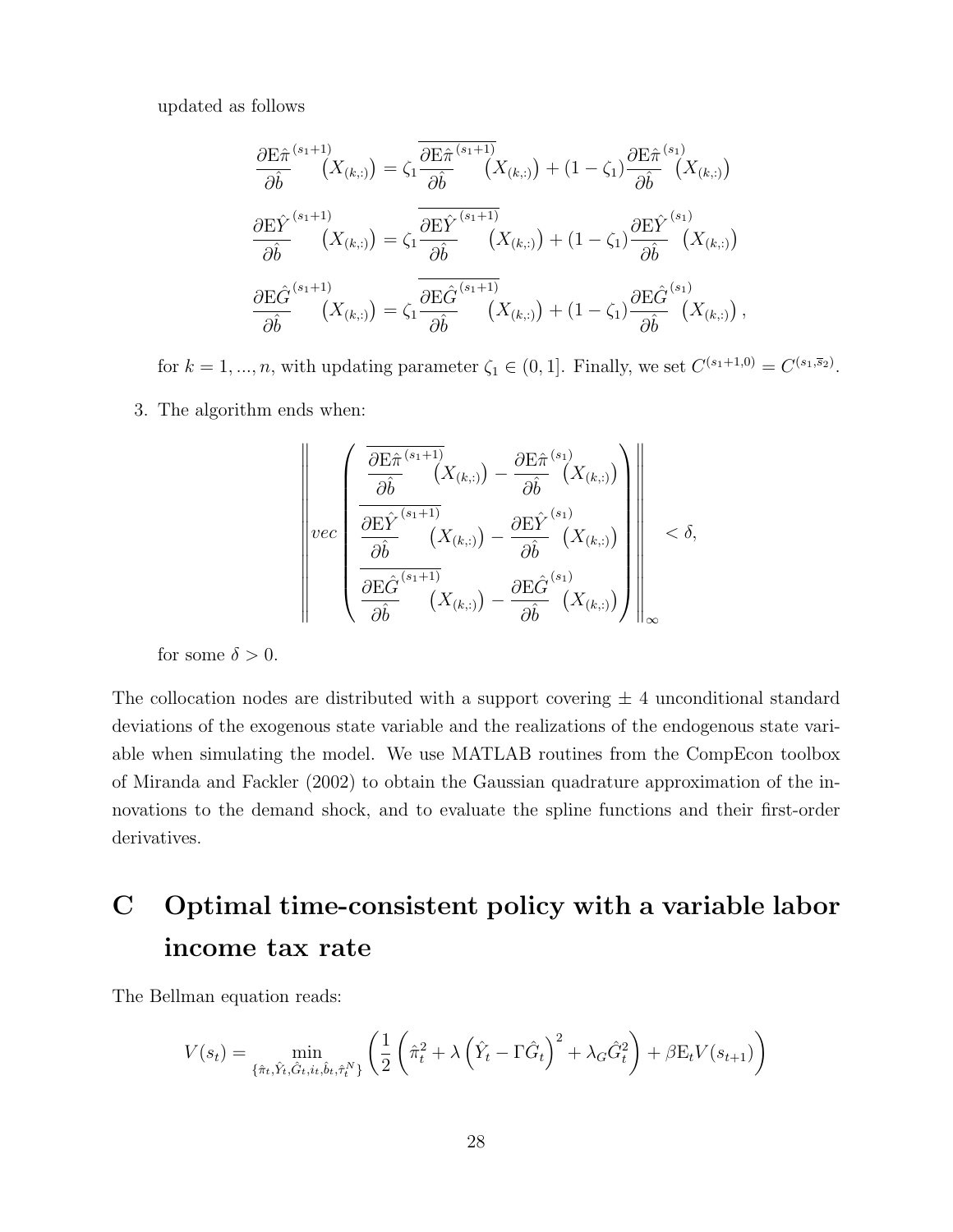subject to

$$
\hat{\pi}_t = \beta \mathbf{E}_t \hat{\pi}(s_{t+1}) + \kappa \left( \hat{Y}_t - \Gamma \hat{G}_t + \frac{(\sigma + \eta)^{-1}}{1 - \tau^N} \hat{\tau}_t^N \right)
$$
\n
$$
\hat{Y}_t = \hat{G}_t + \mathbf{E}_t \hat{Y}(s_{t+1}) - \mathbf{E}_t \hat{G}(s_{t+1}) - \frac{1}{\sigma} (i_t - \mathbf{E}_t \hat{\pi}(s_{t+1}) - r^*) + d_t
$$
\n
$$
\hat{b}_t = \frac{1}{\beta} \left( \hat{b}_{t-1} - \frac{b}{Y} \hat{\pi}_t + \left( 1 + \tau^C + \frac{1 + \tau^C}{1 - \tau^N} \tau^N \sigma \right) \hat{G}_t - \left( \tau^C + \frac{1 + \tau^C}{1 - \tau^N} \tau^N (1 + \sigma + \eta) \right) \hat{Y}_t
$$
\n
$$
-\frac{1 + \tau^C}{(1 - \tau^N)^2} \hat{\tau}_t^N \right) + \frac{b}{Y} (i_t - r^*)
$$
\n
$$
i_t \geq 0,
$$

and the law of motion for the demand shock (7).

The consolidated first-order conditions read

$$
\left\{ (1-\Gamma)\kappa + \left[1 - \frac{\tau^N}{1-\tau^N} \left(1+\tau^C\right) (1+\eta) - (1-\Gamma)\kappa \frac{b}{Y} \right] \left( \frac{b}{Y} + \frac{1+\tau^C}{1-\tau^N} \frac{\sigma + \eta}{\kappa} \right)^{-1} \right\} \hat{\pi}_t
$$
  
 
$$
+ (1-\Gamma)\lambda \hat{Y}_t + (\lambda_G - (1-\Gamma)\lambda \Gamma) \hat{G}_t = 0
$$
  
 
$$
E_t \hat{\pi}(s_{t+1}) + \left( \left( \frac{b}{Y} + \frac{1+\tau^C}{1-\tau^N} \frac{\sigma + \eta}{k} \right) \frac{1}{\beta} \Omega_{2t} - \Omega_{1t} \right) \hat{\pi}_t - \Omega_{3t} \Phi_t^{2lb} = 0
$$
  
 
$$
\Phi_t^{2lb} i_t = 0
$$
  
 
$$
\Phi_t^{2lb} \ge 0
$$
  
 
$$
i_t \ge 0,
$$

as well as the New Keynesian Phillips curve, the dynamic IS curve and the government budget constraint, where

$$
\Phi_t^{\text{zlb}} \equiv \left( \frac{b}{Y} \left( \sigma + \frac{\kappa}{\beta} \right) + \frac{1}{\beta} \left( \tau^C + \frac{1 + \tau^C}{1 - \tau^N} \tau^N (1 + \sigma + \eta) \right) \right) \hat{\pi}_t
$$
\n
$$
- \frac{1}{\beta} \left( \frac{b}{Y} + \frac{1 + \tau^C}{1 - \tau^N} \frac{\sigma + \eta}{k} \right) \left( \kappa \hat{\pi}_t + \lambda \left( \hat{Y}_t - \Gamma \hat{G}_t \right) \right)
$$
\n
$$
\Omega_{1t} \equiv 1 - \sigma \frac{b}{Y} \left( \frac{\partial \mathcal{E}_t \hat{Y}(s_{t+1})}{\partial \hat{b}_t} - \frac{\partial \mathcal{E}_t \hat{G}(s_{t+1})}{\partial \hat{b}_t} \right)
$$
\n
$$
\Omega_{2t} \equiv \beta \frac{\partial \mathcal{E}_t \hat{\pi}(s_{t+1})}{\partial \hat{b}_t}
$$
\n
$$
\Omega_{3t} \equiv \frac{\partial \mathcal{E}_t \hat{Y}(s_{t+1})}{\partial \hat{b}_t} - \frac{\partial \mathcal{E}_t \hat{G}(s_{t+1})}{\partial \hat{b}_t} + \frac{1}{\sigma} \frac{\partial \mathcal{E}_t \hat{\pi}(s_{t+1})}{\partial \hat{b}_t}.
$$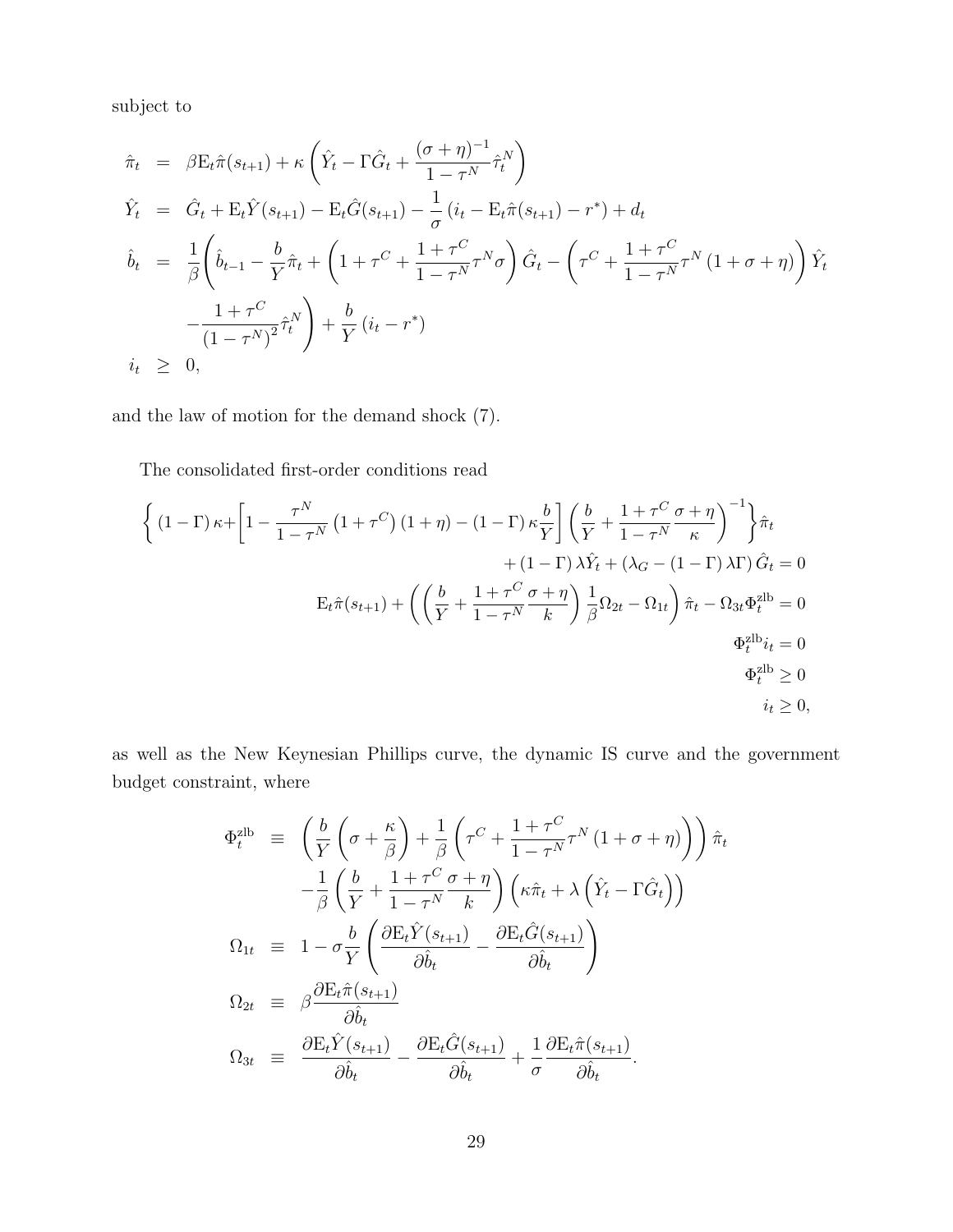The variable  $\Phi_t^{\text{zlb}}$  is the (normalized) multiplier associated with the zero lower bound constraint.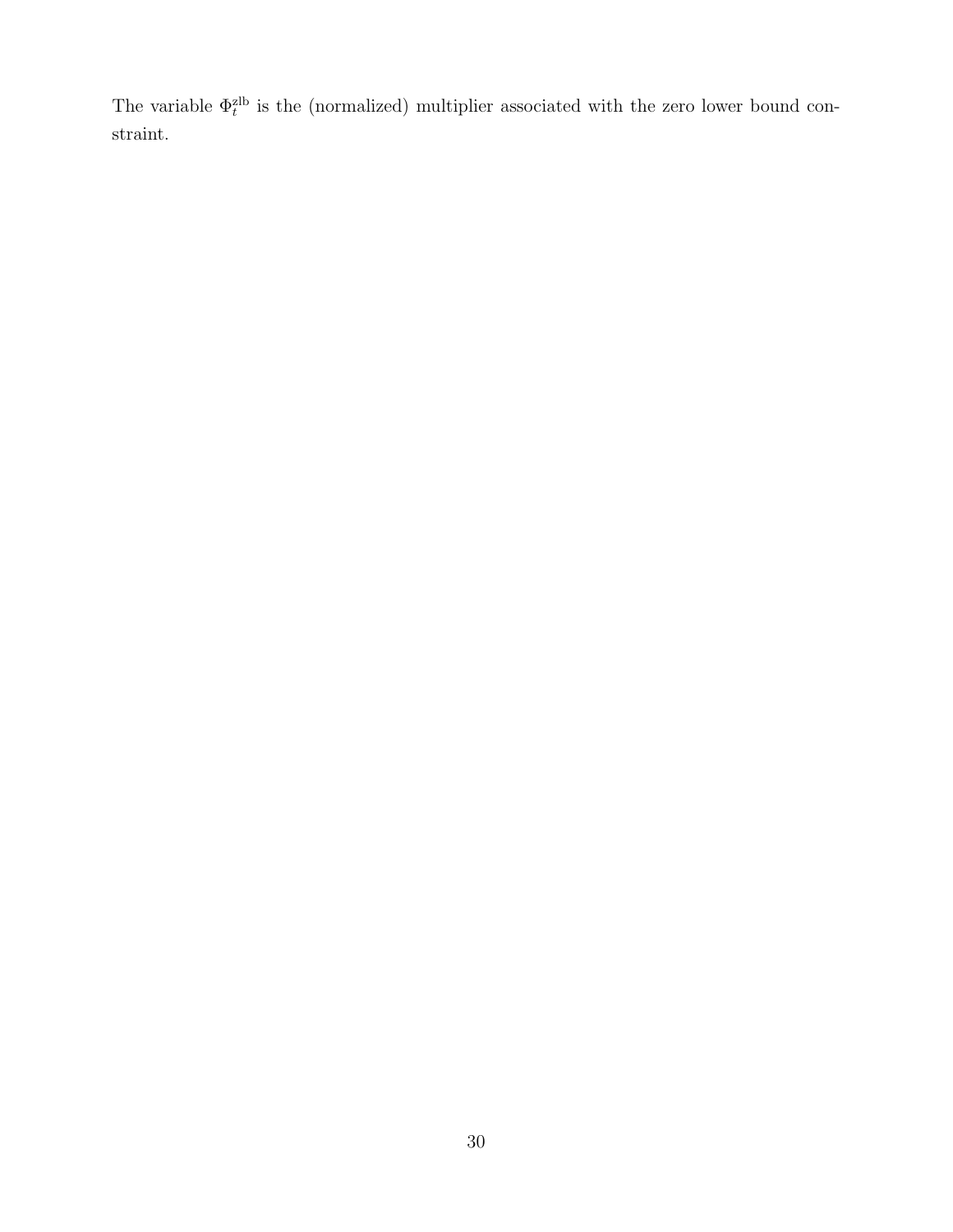## **References**

- Adam, K. (2011): "Government debt and optimal monetary and fiscal policy," *European Economic Review*, 55(1), 57–74.
- Adam, K., and R. M. Billi (2006): "Optimal Monetary Policy under Commitment with a Zero Bound on Nominal Interest Rates," *Journal of Money, Credit and Banking*, 38(7), 1877–1905.
- Calvo, G. A. (1983): "Staggered prices in a utility-maximizing framework," *Journal of Monetary Economics*, 12(3), 383–398.
- CORREIA, I., E. FARHI, J. P. NICOLINI, AND P. TELES (2013): "Unconventional Fiscal Policy at the Zero Bound," *American Economic Review*, 103(4), 1172–1211.
- DENES, M., G. B. EGGERTSSON, AND S. GILBUKH (2013): "Deficits, Public Debt Dynamics and Tax and Spending Multipliers," *The Economic Journal*, 123(566), F133–F163.
- EGGERTSSON, G. B. (2006): "The Deflation Bias and Committing to Being Irresponsible," *Journal of Money, Credit and Banking*, 38(2), 283–321.
- Eggertsson, G. B., and M. Woodford (2003): "The Zero Bound on Interest Rates and Optimal Monetary Policy," *Brookings Papers on Economic Activity*, 34(1), 139–235.

- Jung, T., Y. Teranishi, and T. Watanabe (2005): "Optimal Monetary Policy at the Zero-Interest-Rate Bound," *Journal of Money, Credit and Banking*, 37(5), 813–35.
- Krugman, P. R. (1998): "It's Baaack: Japan's Slump and the Return of the Liquidity Trap," *Brookings Papers on Economic Activity*, 29(2), 137–206.
- LEITH, C., AND S. WREN-LEWIS (2013): "Fiscal Sustainability in a New Keynesian Model," *Journal of Money, Credit and Banking*, 45(8), 1477–1516.
- Miranda, M. J., and P. L. Fackler (2002): *Applied Computational Economics and Finance*. The MIT Press.
- Nakata, T. (2011): "Optimal Government Spending at the Zero Bound: Nonlinear and Non-Ricardian Analysis," Manuscript, New York Unversity, Department of Economics.

<sup>(2006): &</sup>quot;Optimal Monetary and Fiscal Policy in a Liquidity Trap," in *NBER International Seminar on Macroeconomics 2004*, NBER Chapters, pp. 75–144. National Bureau of Economic Research, Inc.